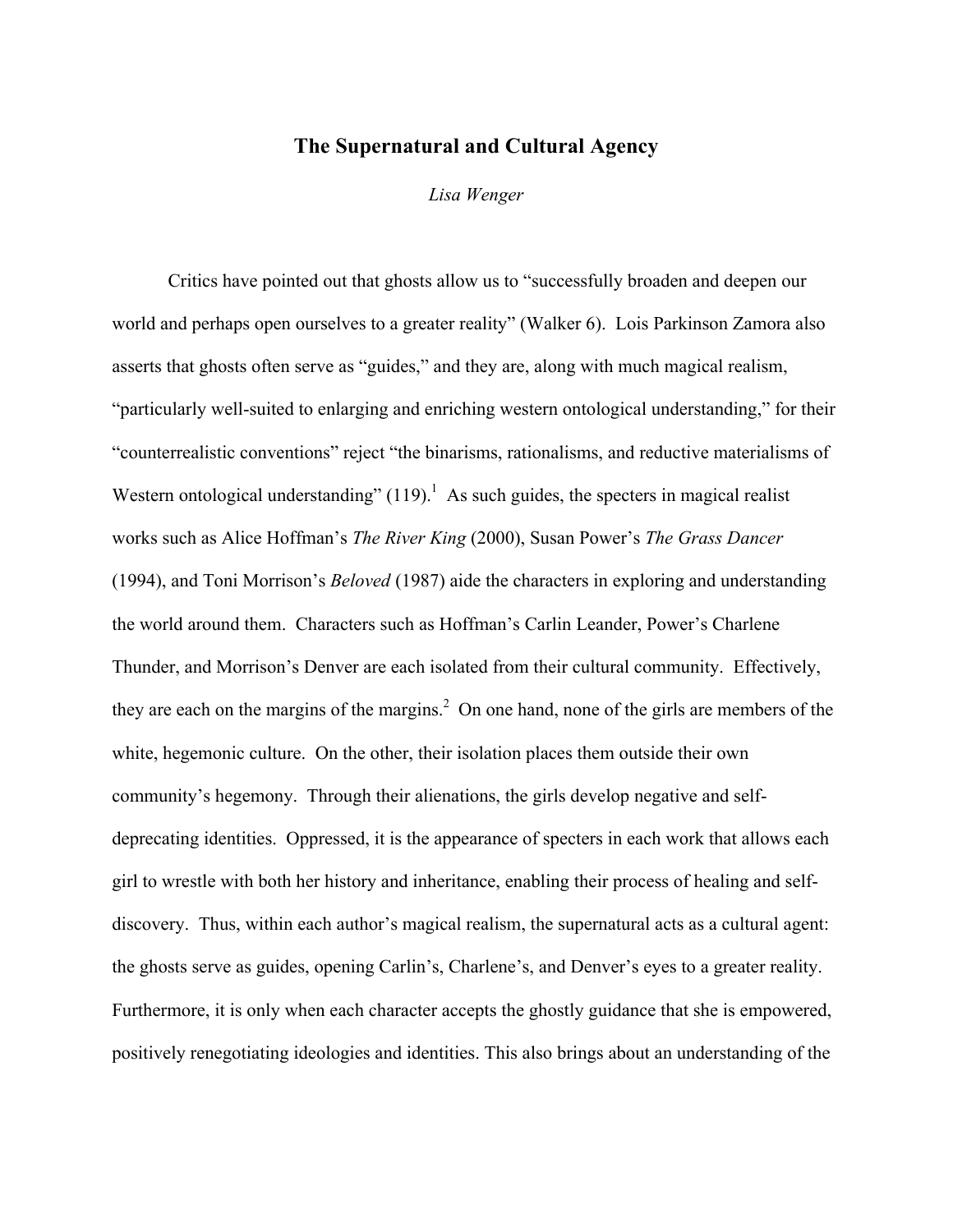community from which they were isolated. In gaining this understanding, they are able to adapt to the community while simultaneously keeping their sense of individuality.

As Jacques Derrida notes in his influential work, *Specters of Marx: The State of the Debt, the Work of Mourning, & the New International*, the spectral is important for it provides a path for transforming and rethinking ideological stances. It does this by calling up what already has occurred, hence it is always repeating (a "revenant"), always coming and going, but never completely gone.<sup>3</sup> This revenant becomes "hauntology," for, as Derrida says, one cannot truly learn to live without the specter and its lessons. In fact, Derrida posits that learning to live

> can happen only between life and death. Neither in life nor in death *alone*. What happens between two, and between all the "two's" one likes, such as between life and death, can only maintain itself with some ghost, can only *talk with or about* some ghost. . . .The time of 'learning to live,' a time without tutelary present, would amount to this, to which the exordium is leading us: to learn to live *with* ghosts. . . .And this being-with specters would also be, not only but also, a *politics* of memory, of inheritance, and of generation. (xviii-xix)

As Derrida notes, we cannot live without ghosts because they provide the key for understanding and remembering what has happened in the past—our memory and inheritance. Without understanding these things, we are not truly living, but simply stuck in a stagnant "now." We see this in *The River King, The Grass Dancer, and Beloved*. Each character is fixated on her recent past, on things that cannot be changed. Consequently, they are trapped in an endless cycle of self-degradation, as well as isolated from their societies. Hence, the ghosts push these past occurrences to the forefront and provide Carlin, Charlene, and Denver a path for renegotiating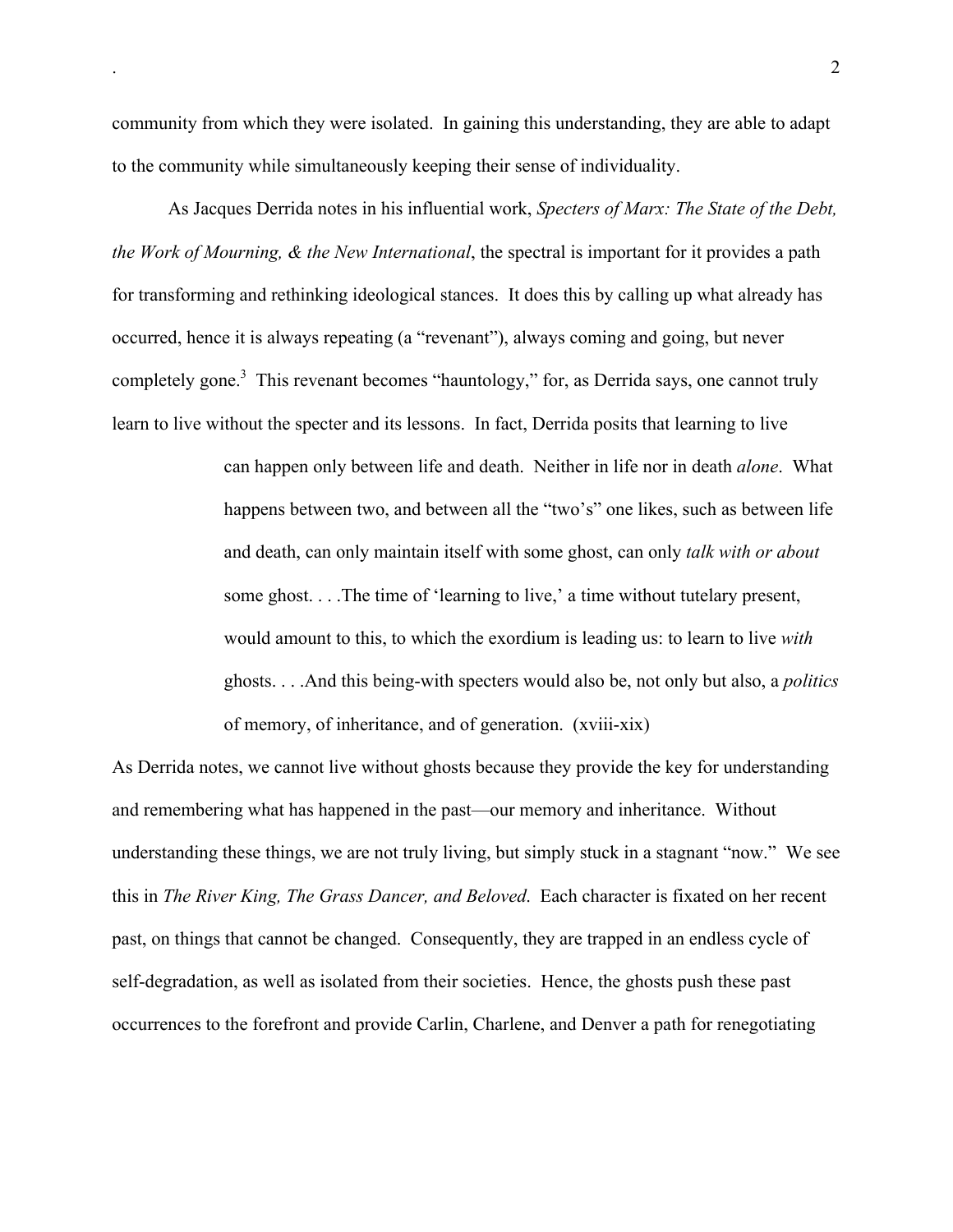both inheritance as well as ideological perspectives. This, in turn, allows each character to finally move forward.

Derrida also speaks of "justice" which is not yet present. According to Derrida, we cannot even begin to imagine a justice or equality for all people without speaking "*of the* ghost, indeed *to the* ghost and *with* it" (xix). Doing so allows us to critique the past, righting injustices in the present. As Derrida notes,

> Without this *non-contemporaneity with itself of the living present*, without that which secretly unhinges it, without this responsibility and this respect for justice concerning those who *are not there*, of those who are no longer or who are not yet *present and living*, what sense would there be to ask the question "where?" "where tomorrow?" "whither?" (xix)

Consequently, present-day hegemony is what recalls the specter. As Derrida says, "Hegemony still organizes the repression and thus the confirmation of a haunting. Haunting belongs to the structure of every hegemony" (37). If we want to eliminate hegemonic repression, we must revisit the past and learn from its ghosts. Hoffman, Power, and Morrison illustrate this through their texts. Ostracized from their communities, to combat each hegemony, Carlin, Charlene, and Denver must confront the ghosts of their pasts. Concordantly, the specters also are the compulsory result of each girl's repression (which we will explore later). The girls' communities, as the dominant group, represses them, belittling them for choices their parental figures made. Therefore, the ghosts step in to alleviate this repression, providing the key for Carlin, Charlene, and Denver's growth and escape from their oppressive circumstances. Thus, as Derrida asserts, it is through the spectral that each character renegotiates their place and role in society.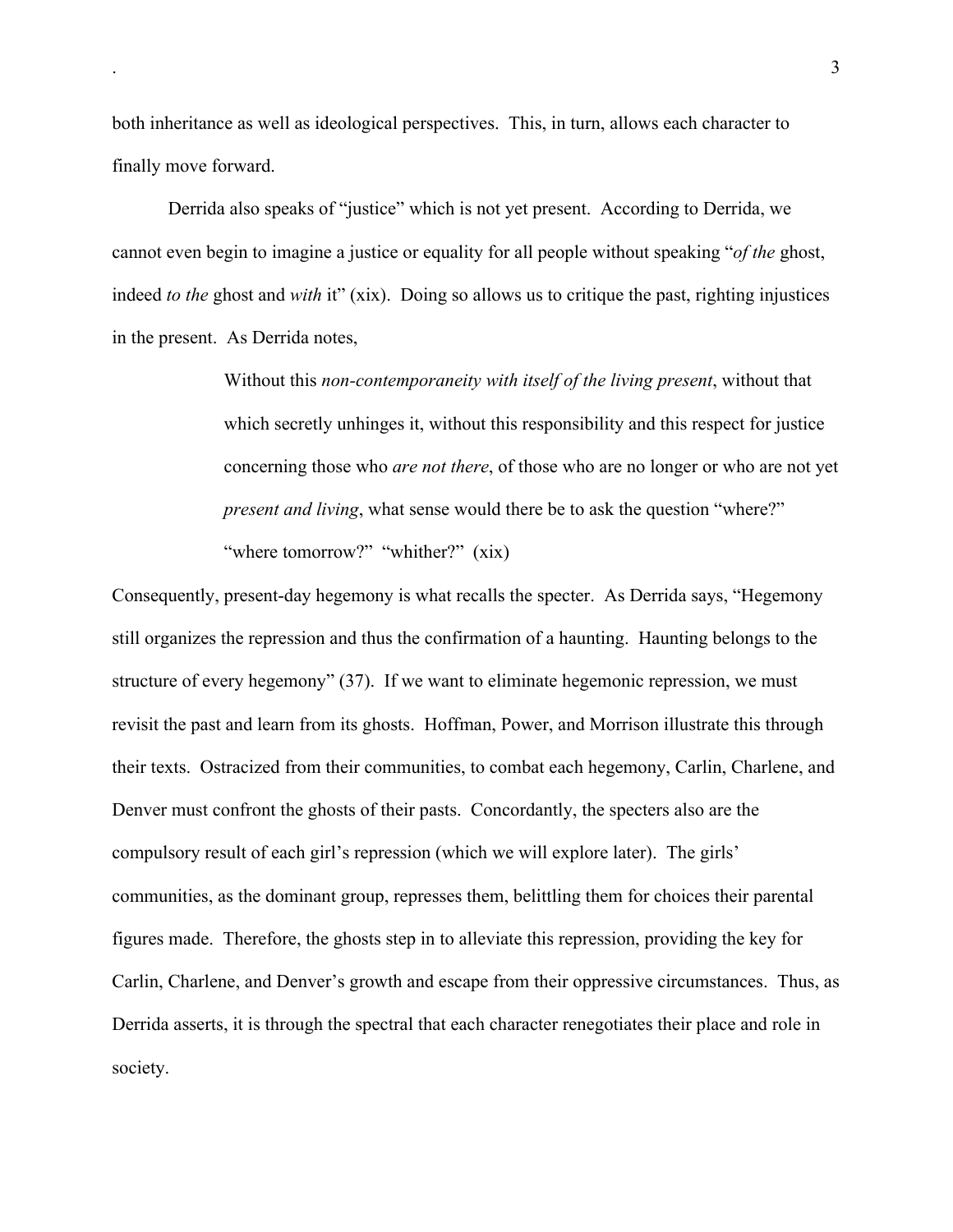Traditionally, ghosts in U.S. magical realism have been analyzed for their role in ethnic-American texts. Three dominant theories for their appearance are often proposed, theories that are directly linked to Derrida's correlation of the specter and hegemony. The first posits the idea that apparitions are a way for marginalized peoples to come to terms with violent and/or repressive histories, which, in turn, allows them to move forward. As Arthur Redding writes,

> it is by excavating the suppressed possibilities of a past that has been erased, by conversing with those ancestral ghosts that lay claim on us, that we can begin, again, to participate in the process of ethnic self-determination. The past, which has been either denied or utilized as a means of imprisoning us, can begin to function as a haunted place, a place through which we begin to imagine a future.  $(174-75)^4$

Thus, ghosts not only aid ethnic communities in recapturing the past (past memories, traditions, etc.), but also redefine ethnic identity in the present and for the future.<sup>5</sup> The second theory, inexorably tied to the first, stresses the importance of specters as the carriers of communal/collective memory and history. As Kathleen Brogan notes, "[t]hrough the agency of ghosts, group histories that have in some way been threatened, erased, or fragmented are recuperated and revised"  $(6)$ . Since specters in ethnic texts come to represent a shared history, they are often read communally, rather than individually. Finally, given the importance of community/ethnic identity, many scholars also believe apparitions aide in the reintegration of those isolated in individuality. According to Zamora, ghosts "often act as correctives to the insularities of individuality, as links to lost families and communities," as well as, "dissent . . . from modernity's . . . psychological assumptions about autonomous consciousness and selfconstituted identity and propose instead a model of the self that is collective" (118). The spectral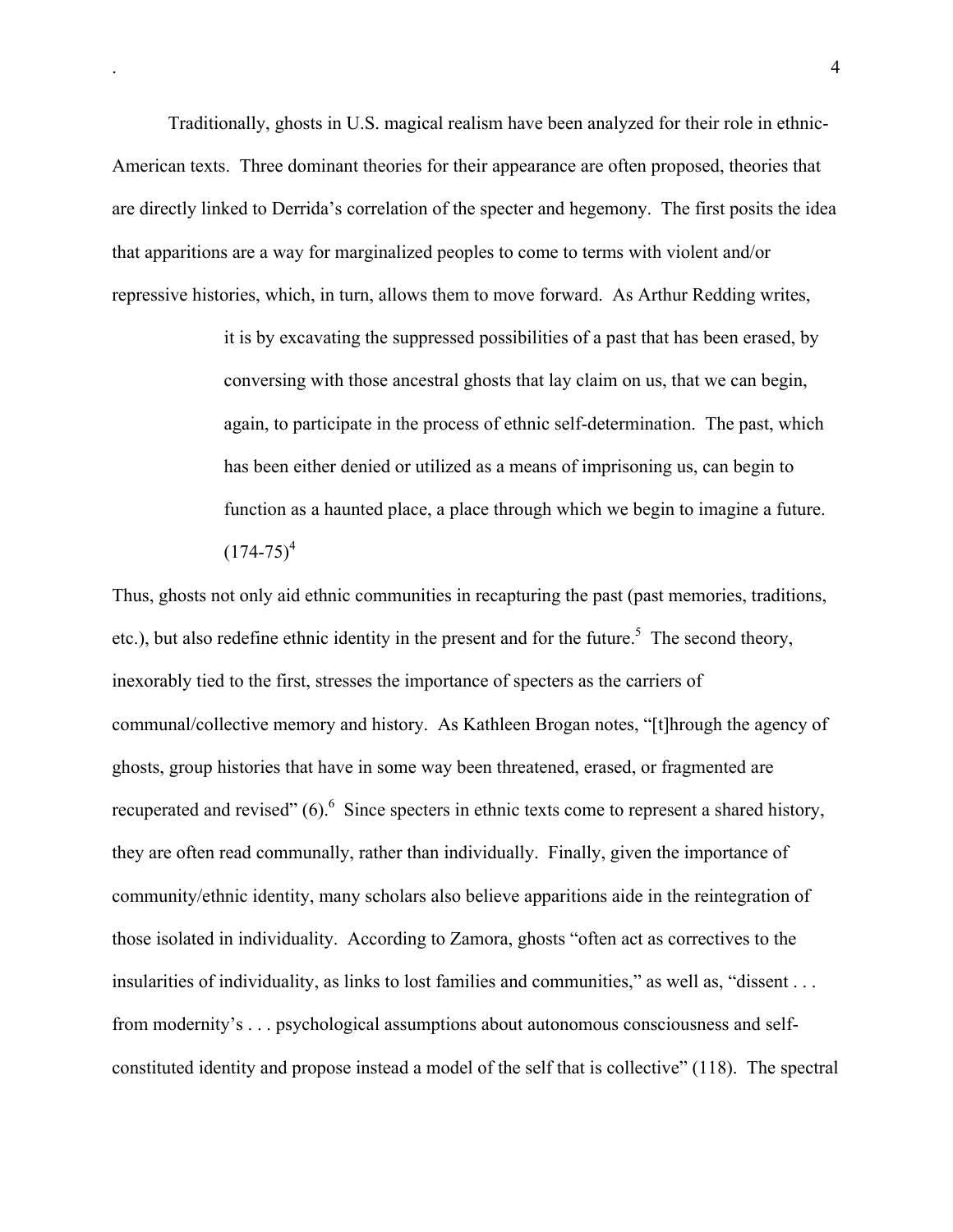represents ethnic history and oppression, therefore, it commonly illustrates the importance of a collective ethnic identity, while also enabling ethnic groups to reclaim history and memory and reshape ethnic identity for the future.

Given the different time periods and ethnicities, the overarching purpose of each ghost is not the same for Hoffman, Morrison, and Power. While Carlin, Charlene, and Denver come from different cultural and ethnic backgrounds, each girl has comparable experiences of isolation and loneliness. However, race and ethnicity do play a differentiating factor in *The Grass Dancer* and *Beloved*. Indeed, much has been written about the role of race, history, and beliefs/traditions of the respective peoples. In *The Grass Dancer*, which focuses on the Sioux/Dakota people, the ghosts serve as a reminder of Native American tradition and its incompatibility with "the rational, technological, and spiritual groundwork of the west" (Wright 39).<sup>7</sup> *Beloved*, in turn, uses specters to explore the history of pain and violence African Americans inherited from slavery and how African Americans can come to terms with this history.<sup>8</sup> Regarding apparitions in ethnic works, Redding sees them as shedding light on a past and history that has been obliterated and oppressive, allowing healing to take place.<sup>9</sup> Many scholars believe that the magical realism in ethnic works springs from belief systems, stories, and even histories not found within white culture<sup>10</sup> To this effect, it is obvious that ghosts provide specific statements about race, culture, history, and tradition in multiethnic American writing, hence ghosts in the three works serve multiple and varied purposes, often based on the particular ethnic group's history and culture.

Yet, this emphasis on ethnicity almost always excludes white ethnicity from its discussion of specters in magical realist works. While Zamora does recognize the role of ghosts in white texts, noting the culturally-specific role they play in both Flannery O'Connor and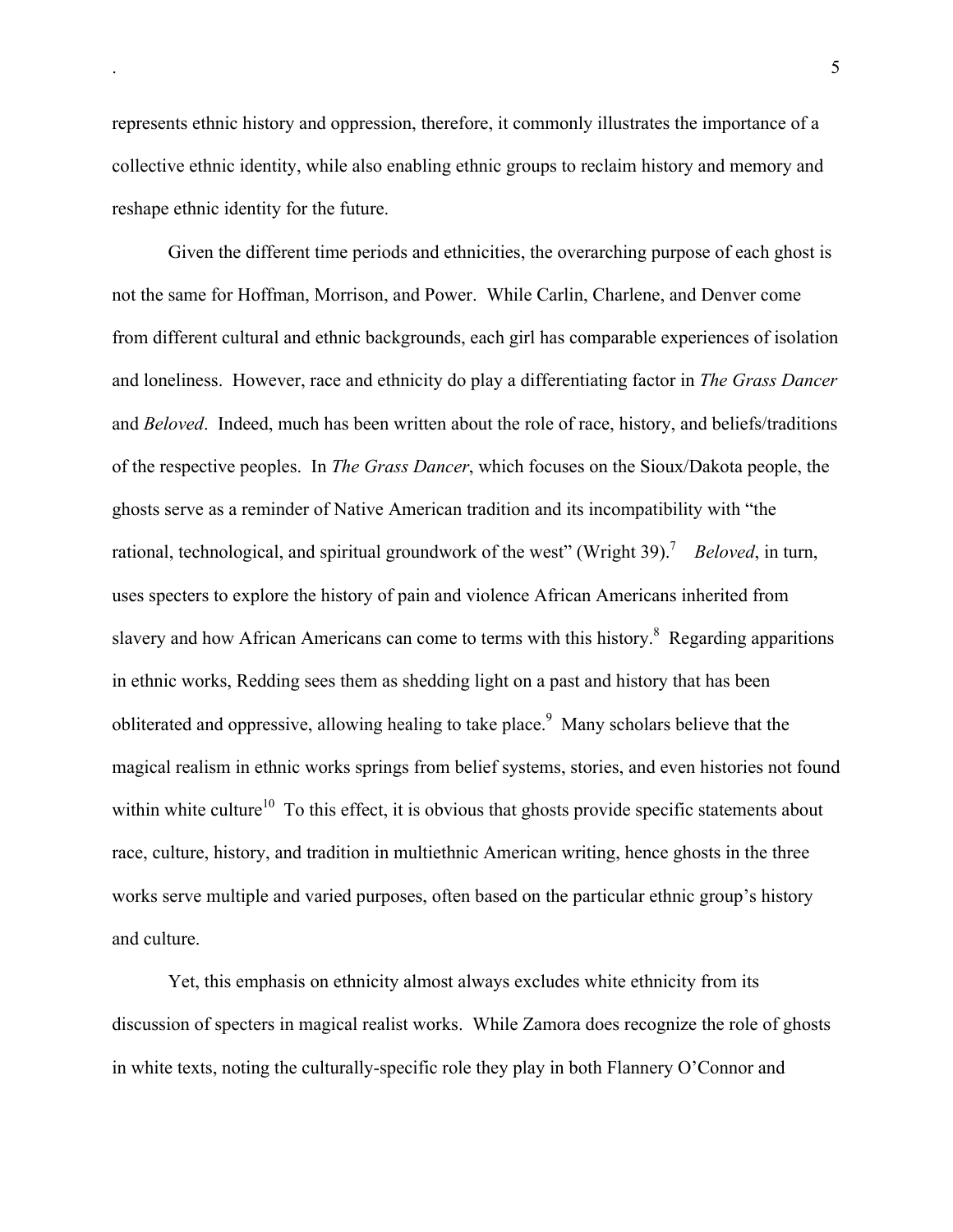William Faulkner's fiction, she does not go into any great depth about their appearance in white works. Similarly, despite the fact Brogan says "[g]hosts are not the exclusive province of any single ethnic group" (29), she does not focus on any works from white authors.<sup>11</sup> Thus, white authors such as Hoffman are frequently eliminated from discussions of the topic. This commonly occurs because of the long-standing idea of white privilege, where preference and special treatment is given to this group based on their "superior" race.<sup>12</sup> While white privilege still exists, many scholars are beginning to take note of the variances in this privilege based on socioeconomic status. As Monica McDermott and Frank L. Samson write, "[p]oor . . . gay . . . or otherwise marginalized whites are likely to have a different experiences of their privileged racial identity than are others able to see the direct payoff of white skin privilege" (249). Since many whites have come to view whiteness as a privilege only for upper classes, new studies have begun to focus on white racial identity.<sup>13</sup> According to McDermott and Samson, "[g]iven the close association between whiteness and socioeconomic privilege, poor and working class whites are especially likely to be aware of their whiteness as well as to have a complex understanding of what it means to be white in the United States today" (249-50). And, this is where Hoffman's Carlin Leander falls. Coming from a poor, single-mother home, she is starkly aware of the differences between herself and the privileged, upper class white students at the Haddan School. In fact, as we will see, it is Carlin's view of her own white racial identity that informs her selfdeprecation. Therefore, Brogan is correct when she says "[i]f the historical and cultural differences that emerge in these many rich and complex haunted tales are ignored, the parallel I would draw devolves into meaningless or, worse, would contribute rhetorically to the very ghosting or erasure of ethnic otherness that these haunted texts explore and combat" (16). Thus, the need each girl has for ghostly guidance stems from her own particular ethnic dilemmas.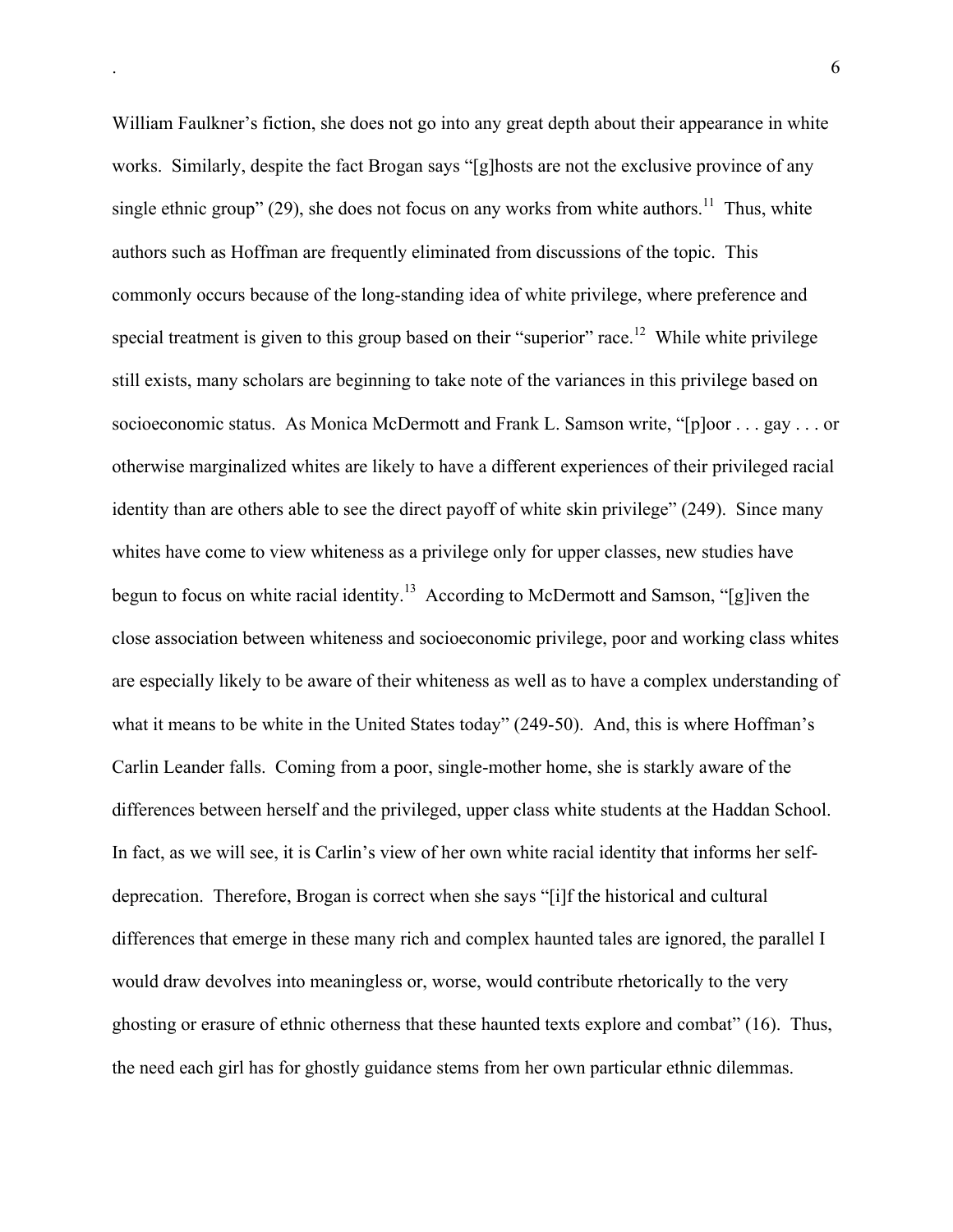Given that Carlin, Charlene, and Denver are all on the margins of the margins, I will look specifically at each hegemony and at the guiding role apparitions play in *The River King, The* Grass Dancer, and Beloved.<sup>14</sup> While each girl's experiences differ based on ethnicity, what joins the works is the fact that the specters provide the characters a path for healing and selfdiscovery.<sup>15</sup>

## Navigating Hegemony

As noted earlier, Derrida posits that hegemony and specters are linked: as long as hegemonic oppression occurs, the specters will come back. Thus, oppression produces the ghosts. Once the ghost returns, as Derrida puts it, time becomes "out of joint."<sup>16</sup> In all three works, once the specter appears and time becomes out of joint, none of the girls are able to understand or critique the past, present, or future. Therefore, each ghost represents a past that Carlin, Charlene, and Denver have avoided. Furthermore, given their inability to address and/or comprehend the past, we see how each girl reaches her breaking point. It is at this point that the girls become receptive to the ghosts' aid, and the ghosts enable the girls, for the comfort each finds in the ghost's presence allows them to begin a healing process. Therefore, the specters become cultural agents, helping the girls to navigate hegemonic oppression as well as their inheritance.

It is important to examine Derrida's view of "time out of joint" in relation to each character. Drawing from *Hamlet*, Derrida says time is out of joint when "something in the present is not going well, it is not going as it *ought to go*" (23). For Derrida, this disruption of time is injustice—injustice that goes unrectified in the here and now.<sup>17</sup> What occurs, as Derrida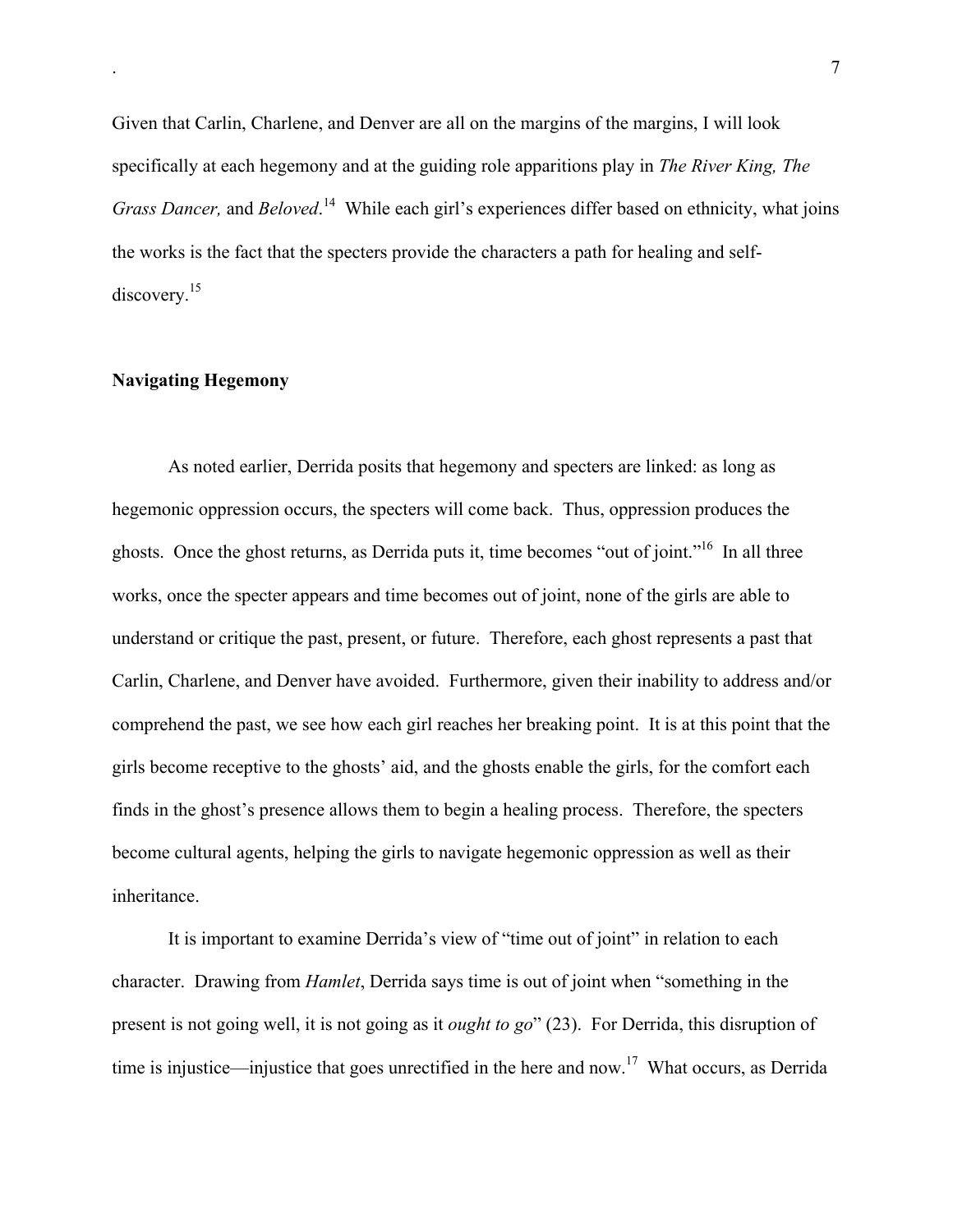illustrates through Hamlet, is paralysis: Hamlet is unable to properly analyze his past, which, in turn, makes him unable to act in the present or look to the future. It is time out of joint, in conjunction with hegemonic oppression, that also immobilizes Carlin, Charlene, and Denver, leading to the emergence of the ghosts and later their breakdowns.

First, we must examine the injustice and hegemonic oppression that leads to the appearance of the specters. For Carlin, the injustice is the murder of Gus Pierce, who becomes the ghost who helps her. Gus, when alive, is marginalized even more than Carlin, described as a "loser" who "wore a long, black coat that hung like a sackcloth on his spindly frame. . . .An unlighted cigarette dangled from his wide mouth. Even with the fresh air streaming in through the window there was no way to disguise the fact he stank" (Hoffman 26-27). Gus is far removed from the beauty and wealth of the other students attending the private Haddan School, and like Carlin, is there only because of a scholarship. Given his appearance and status, his dormmates immediately begin tormenting him. Eventually, one of their "pranks" goes horribly wrong, and the boys in the dorm murder Gus, disguising the crime to appear as a suicide.<sup>18</sup> While Carlin feels something is not right about Gus's death, there is no evidence to suggest anything other than suicide, and his murder goes unpunished.

Carlin's oppression begins before Gus's death. First, because of her intelligence and beauty, she is an outsider in her own impoverished Florida community. Rather than being proud of Carlin, the community instead believes "any girl with a mind of her own was . . . an aberration of nature's plan. . . .[and] most folks chose to celebrate a girl's weaknesses and ignore her strengths" (Hoffman 24-25). Thus, Carlin, who does not wish to marry young and spend the rest of her life barefoot and pregnant, feels she has no choice but to leave the community as soon as possible. She knows she will never be accepted or happy "stranded in a town where a traveling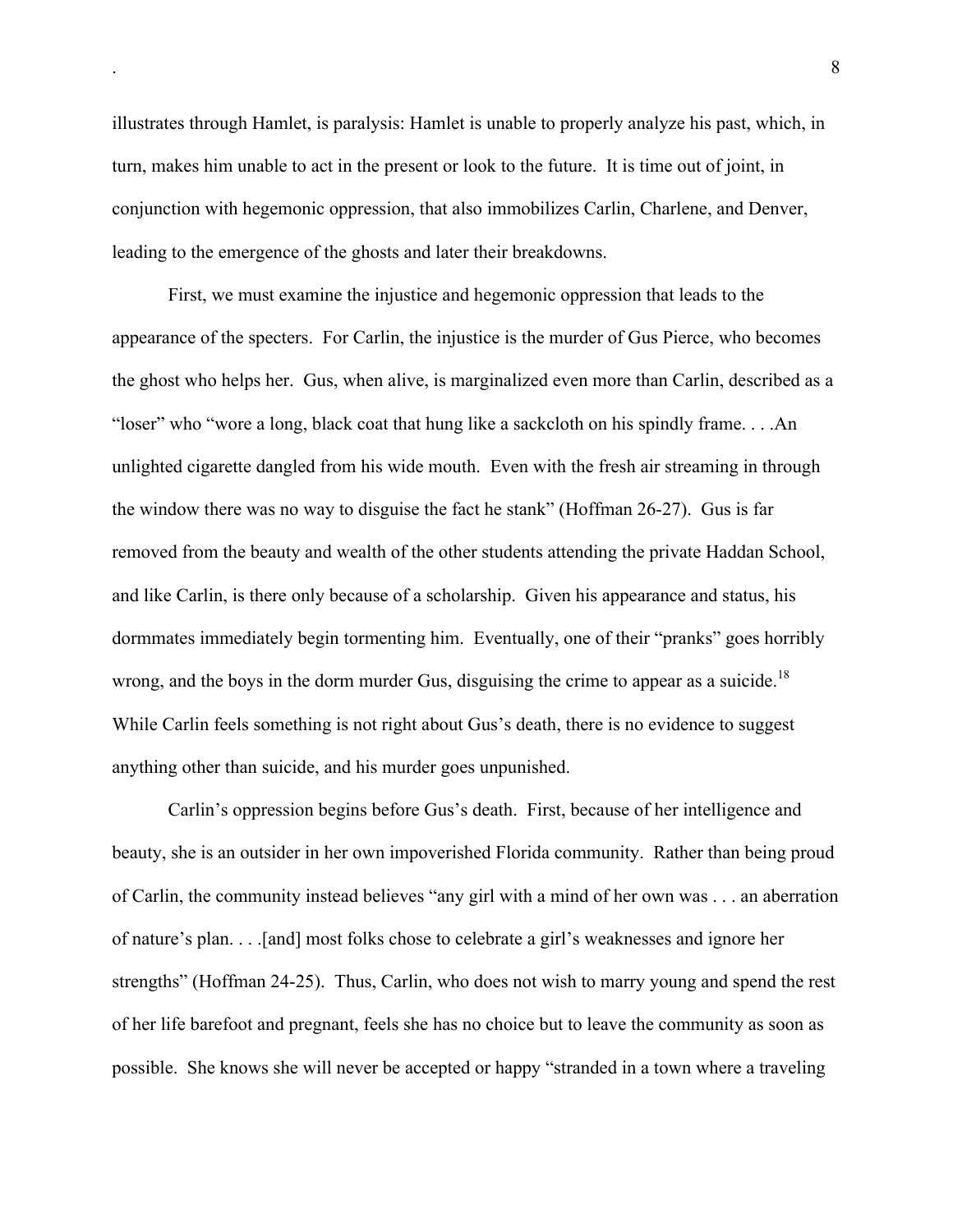carnival was considered a cultural event." (Hoffman 24), and if she stays in the community, she will never have the chance to follow her own dreams. Her "out" ends up being a swimming scholarship to the Haddan School. However, Carlin can see no way into this community either, for the Haddan students are wealthy and flaunt it. In fact, the girls in Carlin's dorm, St. Anne's, "had filled their closets with boots and wool jackets and dresses so expensive that a single one cost more than Carlin had spent on her yearly wardrobe, most of it bought at secondhand stores and at the Sunshine Flea Market" (Hoffman 38). Given the obvious socioeconomic differences immediately evident in the contrast between Carlin's and the other girls' attire, the girls quickly begin snickering and whispering about Carlin behind her back. Furthermore, Carlin's friendship with Gus further distances her from the rest of the Haddan students. This distance and Carlin's oppression only continue to grow after Gus's death, especially when she begins wearing his shabby black trenchcoat.

The injustice that leads to Charlene's oppression and the appearance of two ghosts dates back much farther to her grandmother's, Anna "Mercury" Thunder's, youth. When Mercury marries a white man and settles into a happy marriage, the rest of her Sioux community becomes envious. In fact, her cousin, Joyce Blue Kettle, snipingly tells her that everyone in the community believes Mercury married Emory "to get things" and that she is "greedy" (Power 228). Jealous of the marriage and the way Emory lavishes gifts on Mercury, the community turns against her. After Emory dies, Mercury's only consolation is their son, Chaske. When Chaske becomes ill with consumption, Mercury implores Joyce to fetch the doctor. However, in a vision, Mercury sees Joyce and her daughter, Dina, instead laughing and celebrating at a community dance. While they are at the dance, Chaske dies. It is at this point that Mercury claims the hereditary magic of her ancestor, Red Dress. Red Dress, a woman with the power to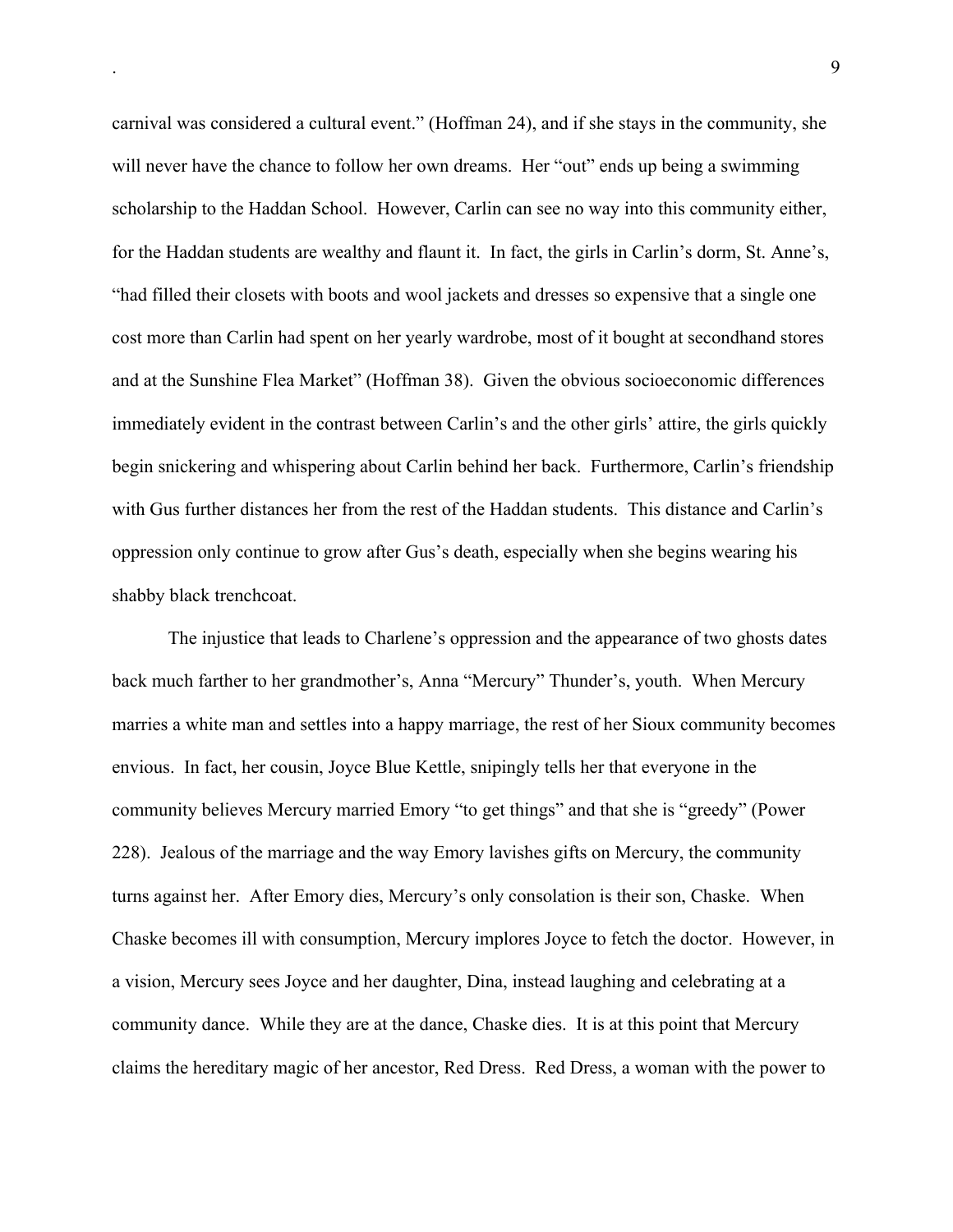control anyone and anything, uses her magic wisely and for her people's benefit. In fact, she sacrifices herself to save her people from early Christian missionaries. When Mercury taps into this magic, she instead uses it for herself, making Dina dance in the freezing winter air until she dies. From this point on, the community rejects and oppresses Mercury. Furthermore, the more the community represses Mercury, the more she delves into magic for selfish reasons, until she only uses it to please herself and her people have completely rejected her. Thus, the initial injustice is never rectified.

Consequently, through the simple fact that Charlene is related to Mercury, the community shuns and oppresses her. For example, when Charlene blows abrasively across the microphone at a powwow, "No one would chastise her . . . for fear of waking the next morning with crossed eyes or a tongue twisted like a pretzel. No one would challenge Charlene" (Power 14). Instead, the community ostracizes Charlene, talking about and ridiculing her behind her back. Charlene becomes invisible and silenced in her own community. Even when Charlene tries to fit in, the community blatantly rejects her. She bakes a macaroni casserole to take to a powwow. Very pleased with her efforts, she is devastated when she finds it thrown out and sees Harley Wind Soldier's dog, Chuck Norris, eating it. To the community, everything associated with Mercury and Charlene is trash, and no matter how hard she tries, Charlene remains an outsider. Charlene tries to counteract the oppression, further distancing herself from the community in an effort to disassociate herself from her grandmother. While she loves to dance at the powwows, she no longer enters the competitions "because she always won. Her grandmother . . . would identify the competition and . . . [prepare] a gummy wad of bad-luck medicine. . . . The targeted dancer would sprain an ankle or succumb to a curious case of the flu before reaching the finals" (Power 27-28). Fearing the community believes she wants Mercury to help her win, Charlene now only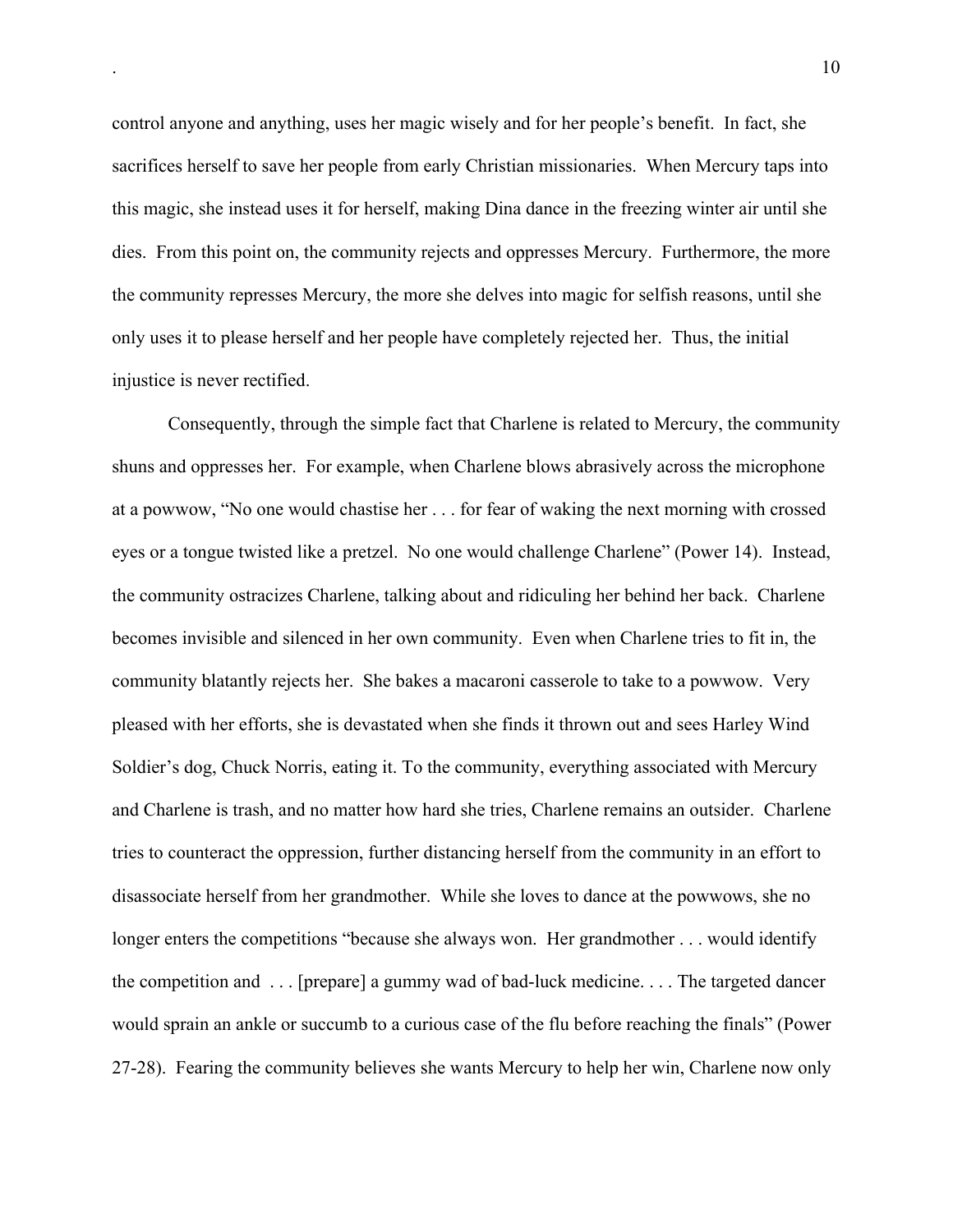stands on the sidelines watching. However, the community still rejects her, and her loneliness and emptiness continue to grow. Charlene can find no way to escape the derision heaped upon Mercury and herself and no escape from the isolation imposed on her.

Similar to Charlene, the injustice predates Denver. In *Beloved*, injustice occurs when Sethe, Denver's mother, murders Denver's sister, Beloved. Having finally escaped her cruel owner and fled to safety in the north with her four children, Sethe cannot escape the memories of the abuse she suffered at his nephews' hands, the scarred "tree" on her back remaining as a painful reminder the rest of her life. Furthermore, her flight also costs Sethe her husband, who never makes it to his mother's, Baby Suggs', house where Sethe takes up residence. Settling into a calm and happy life with Baby Suggs, Sethe experiences freedom for the first time, vowing that her children will never experience slavery. However, her newfound peace is soon disrupted when she learns schoolteacher is nearing her home. Sethe has no time to escape, and rather than see her children enslaved, she decides it would be better to kill them. She succeeds in killing Beloved and shallowly cutting the throats of her two sons before she is stopped. And, as she learns later, the community, believing she was too proud and showy giving "lavish" parties at Baby Suggs, refuses to warn her in time that schoolmaster is coming. Thus, the community also aids in the injustice, while at the same time persecuting Beloved for the murder.

In fact, it is Sethe's injustice that leads to the community's oppression of both Sethe and Denver. From that point on, no one will have anything to do with Sethe. As Ella tells Stamp Paid, "'I ain't got no friends take a handsaw to their own children'" (Morrison 187). It is only when Denver begins attending school that she learns the truth. At first, Denver is so pleased with her accomplishments that "she didn't even know she was being avoided by her classmates—that they made excuses and altered their pace not to walk with her" (102). It is not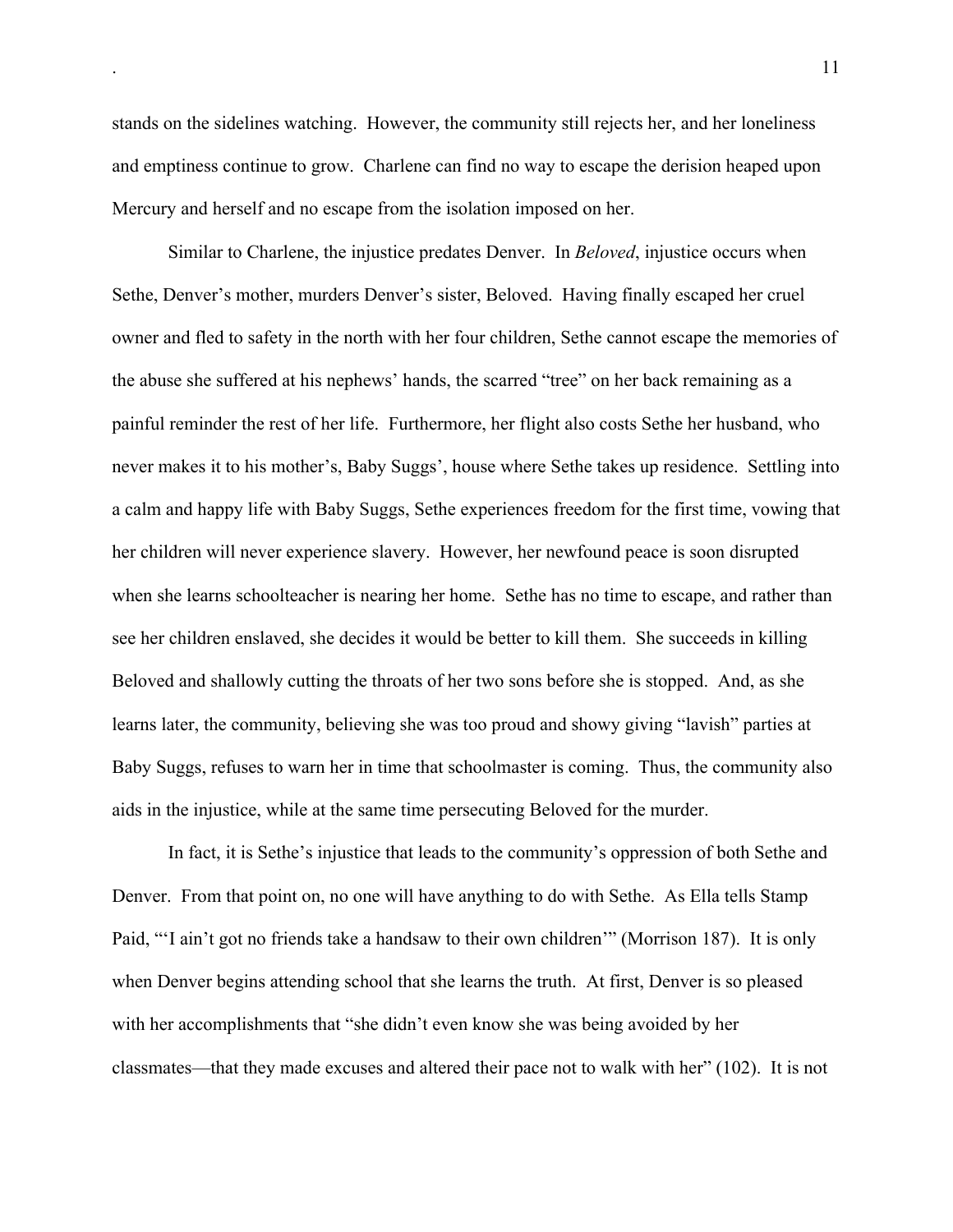until a classmate asks her about her mother, if Sethe really killed her own child, that Denver realizes how the community views her family. No one comes to their house, and all Denver has is her family. One by one, each of her family members leave. Her brothers, Howard and Buglar, sneak away in the night, and her grandmother, Baby Suggs, dies. These are "serious losses" for Denver, "since there were no children willing to circle her in game or hang by their knees from her front porch" (Morrison 12). Consequently, Denver sees her world as limited to her home and mother, not believing there is anything outside of this realm for her, or that she has any possibilities. When Paul D arrives at their home, Denver realizes "It had been a long time since anybody . . . sat at their table. . . .For twelve long years . . . there had been no visitors of any sort and certainly no friends" (Morrison 12). The only contact Denver has over the years is Sethe and the ghost of her dead sister. Furthermore, she has no idea how to overcome this oppression or reintegrate into the community. Thus, she retreats into her own secret world.

Since the communities hold each girl back from realizing their full potential and worth, it is only a matter of time before the ghosts make their appearance. It is at this point that time goes out of joint for each girl, and each girl becomes paralyzed, unable to properly analyze past, present, or future and unable to make the right choices in the present. While Carlin has full knowledge of her past, she is unable to disentangle herself from it, aligning her own identity with that of her mother's, a woman who is content with a simple life and little money in a town that undervalues women. Consequently, she becomes paralyzed. She separates herself from the Haddan students, believing her lower class origins make her unworthy. Aligning herself with the "misfit," Gus, Carlin is completely desensitized after, as she believes, an argument leads to his suicide. Furthermore, as soon as Gus's ghost appears immediately following his death, we see how Carlin's time is out of joint. She blames herself for his death, believing "[h]er wretched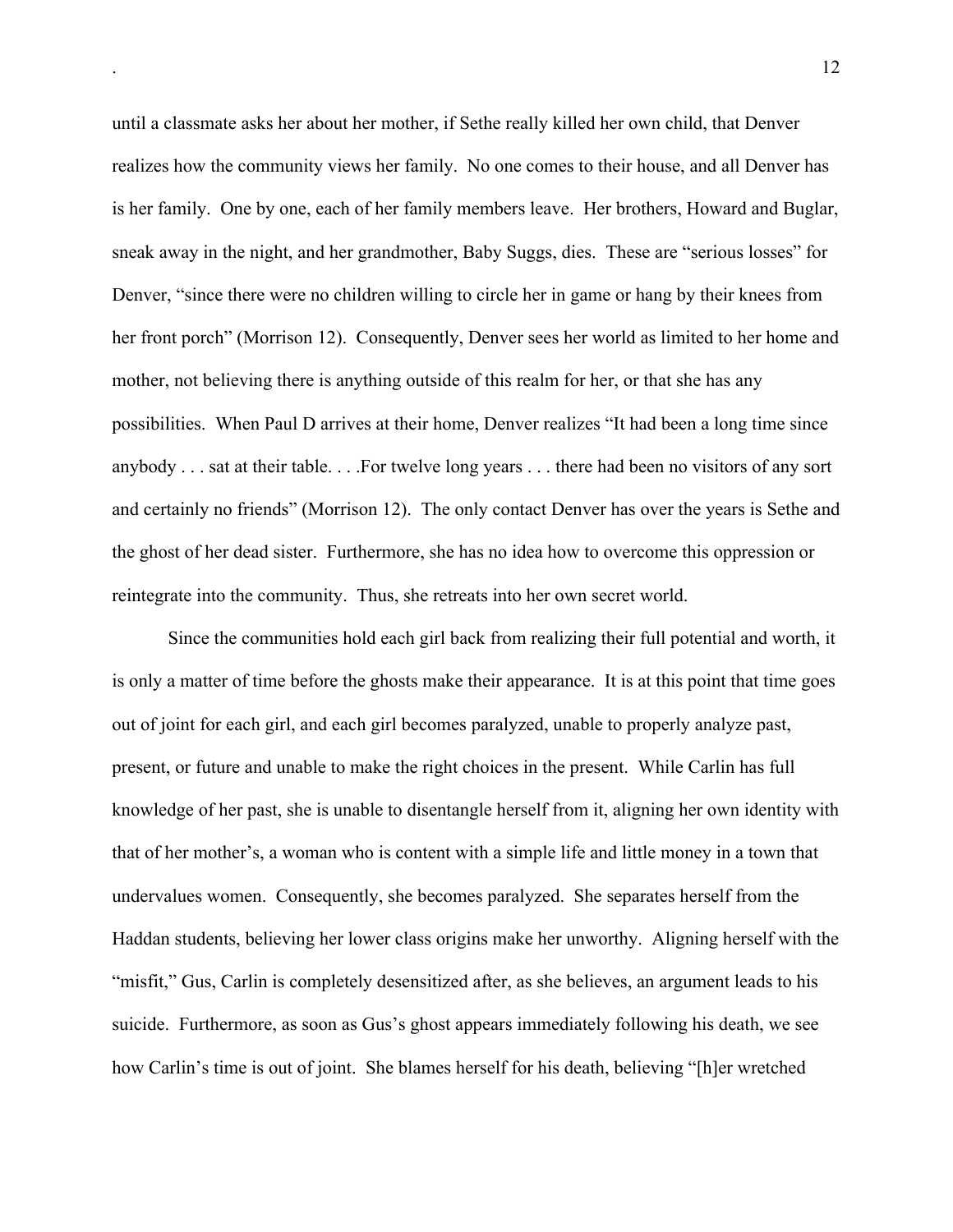actions . . . had destroyed both Gus and their friendship and gone on to form something cold and mean in the place where Carlin's heart ought to be" (Hoffman 118). Through Carlin, Hoffman illustrates the numbness that occurs when someone is unable to "right" time. Since Carlin cannot properly analyze her past, she also cannot understand the present. "Stuck," she neither comprehends the invalidity of Gus killing himself over an argument, nor can she take the proper action. Instead, she quits caring about everything, cutting herself off from all social interactions, including with her boyfriend, Harry. When she does begin to feel again, she fixates on what she views as her own lack. Holding herself up to the rest of the Haddan students, she denigrates herself. Thus, she begins slicing her arm with a razor, "[h]er own flesh was a ledger upon which she measured all she'd done wrong" (Hoffman 119). Finally spurred into action, Carlin cannot fix injustice, but only abuse herself. Again, signifying her immobility, her only action is to replace emotional pain with physical pain.

Unlike Carlin, Charlene only has access to a fragmented past. According to her grandmother, Anna "Mercury" Thunder, her parents died when she was a baby, leaving Mercury to raise her. While Charlene does realize there is something "off" in Mercury's explanation, specifically that her grandmother never showed her a death certificate or told her where her parents were buried, Charlene never probes further. Charlene also doesn't probe into Mercury's past, questioning how Mercury came to practice "bad medicine," taking whatever she wants or why their Dakota community ostracizes both her grandmother and herself. The few pieces of information Charlene has are not enough for her to critique. This, in conjunction with the appearance of Pumpkin's ghost (a half Menominee, half Irish girl whom Charlene met at a powwow and who died in a car accident leaving the dance) in her dreams, makes Charlene's time out of joint. She sees black birds flying out of Pumpkin's mouth and smashing into glass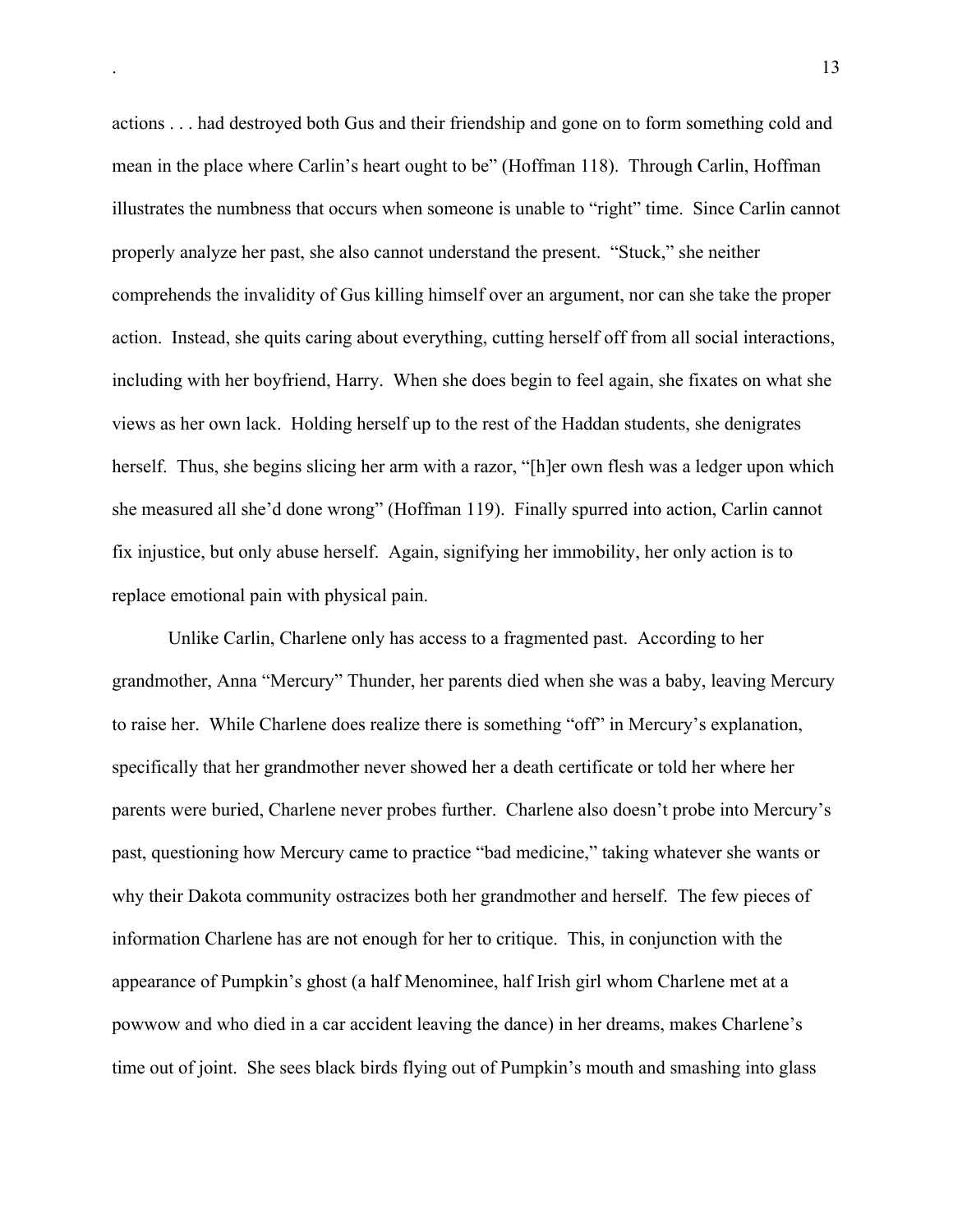every time Pumpkin tries to speak. Because Pumpkin expressed interest in Charlene's love, Charlene believes Mercury killed her, thus she is horrified, feeling the burden for Pumpkin's death. Furthermore, having fought so long to be different, to be viewed differently, from her grandmother, Charlene quits caring. Numb, all she craves is love, no matter what it takes to get it. Like Carlin, when Charlene does take action, it is the wrong action. Baking a love potion into cupcakes, Charlene distributes them to the boys in her homeroom class. Her total disregard for these classmates, as well as her use of Mercury's brand of selfish magic, indicates the depths of self-loathing to which she has sunk. Believing she will never find love and happiness on her own, Charlene entrances the boys in her class. Charlene expects more rejection, but is surprised when the boys readily accept the cupcakes. She immediately regrets her decision, thinking, "*Maybe they don't lump me with Mercury after all*" (Power 295). However, it is too late; "There was no giving back their naïve faith, no calling off the medicine Charlene sensed rushing through her veins" (Power 295). Charlene knows that once the boys come out of it, they would realize what she had done. She will never get the boys' trust back or the real affection she craves. Charlene also realizes that her use of magic has now irrevocably linked her to Mercury.

Yet, her decision to use the magic has even more devastating affects. Incapable of comprehending the magic's full force, Charlene becomes "aware of a growing tension; admiring eyes followed her thick figure, hearts pounded, fingers were busy writing her love messages" (Power 296). It is not happiness Charlene associates with this attention, but rather friction. Since she has never received this kind of interest from the opposite sex before, Charlene, at first, revels in it.<sup>19</sup> However, she quickly sees there is still emptiness in this attention, for it is not real or sustainable; none of the praised offered to her has any value, coming not from the heart, but from a potion. All Charlene can do is wait out the potion's effects. However, Charlene had not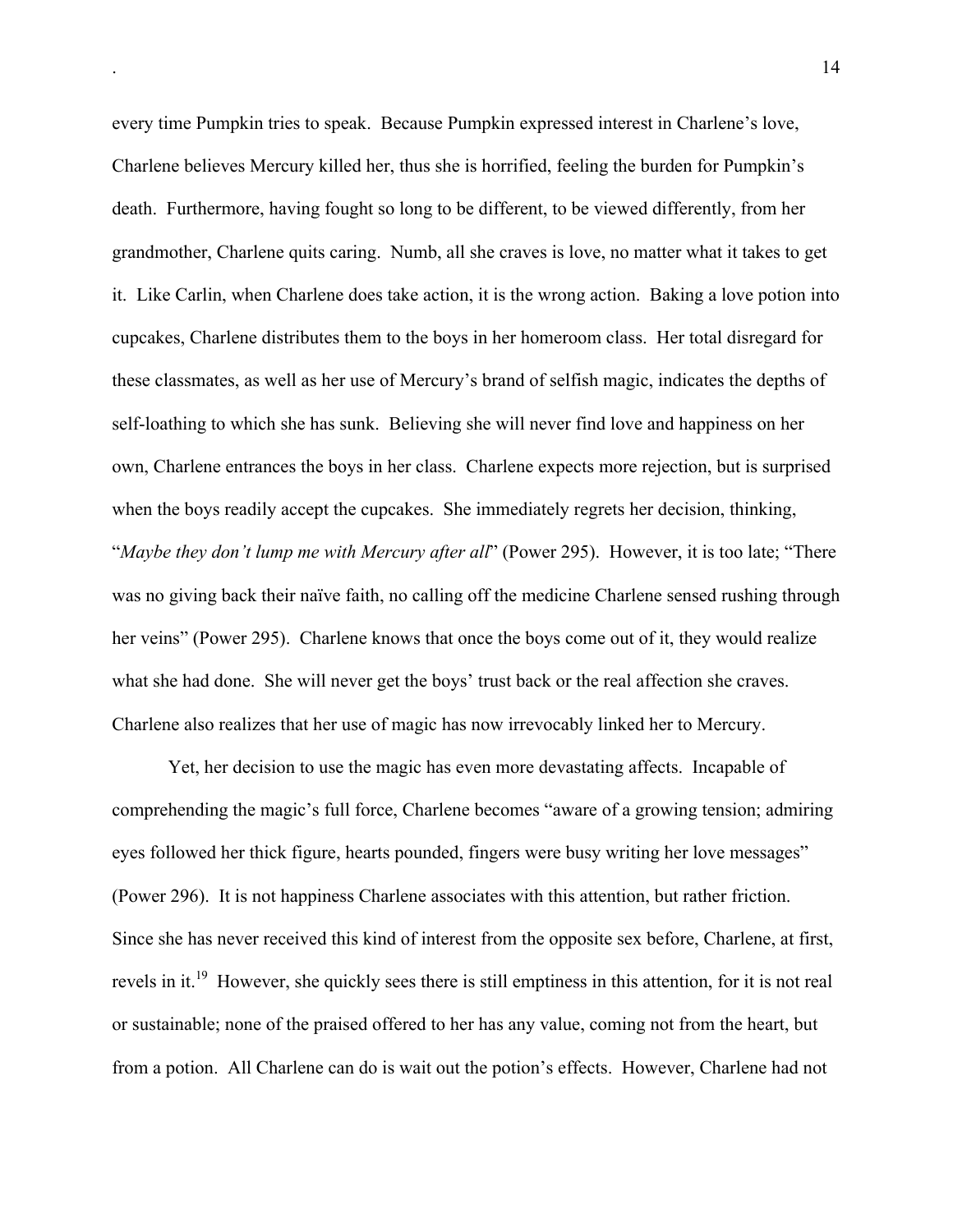anticipated the power of having six boys simultaneously desire her so intensely. Unable to turn the magic back, she is raped and left curling "her body into a lonely ball of sore muscles and injured flesh" (Power 298). Battered and bruised, Charlene has reached the ultimate depths of despair. Not only is she alone and violated, but also she has demolished any remaining trust in her classmates.

Denver, on the other hand, completely avoids her past. As Morrison relates, Denver despises any story "her mother [Sethe] told that did not concern herself, which is why Amy [the story of Denver's birth] was all she ever asked about. The rest was a gleaming powerful world made more so by Denver's absence from it" (62). In fact, the appearance of Beloved's incorporeal specter insulates Denver, and when she is not active, Denver longs "for a sign of spite from the baby ghost" (Morrison 12). Focusing much of her love and attention on the ghost, Denver refuses to hear about the past and time becomes out of joint. In fact, when a classmate reveals a part of her past, Denver goes deaf, completely retreating from the world around her. Consequently, Denver cannot decipher the actions of anyone around her—neither her mother's nor the community's. Thus, Paul D's arrival immobilizes Denver, for he takes away the two things she does understand: her mother's attention and Beloved's incorporeal presence. While this nonphysical ghost only invisibly and angrily strikes out at the household, Denver views it as her "only company" and is "miserable" (Morrison 19) once it disappears. She retreats to her secret boxwood bower where, "closed off from the hurt of the world, Denver's imagination produced its own hunger and its own food, which she badly needed because loneliness wore her out. *Wore her out*" (Morrison 28-29). Without Sethe's undivided attention and the presence of Beloved's ghost, Denver becomes numb. She feels she has no protection left from "the condemnation Negroes heaped on them [Sethe and Denver]", and her world becomes "flat"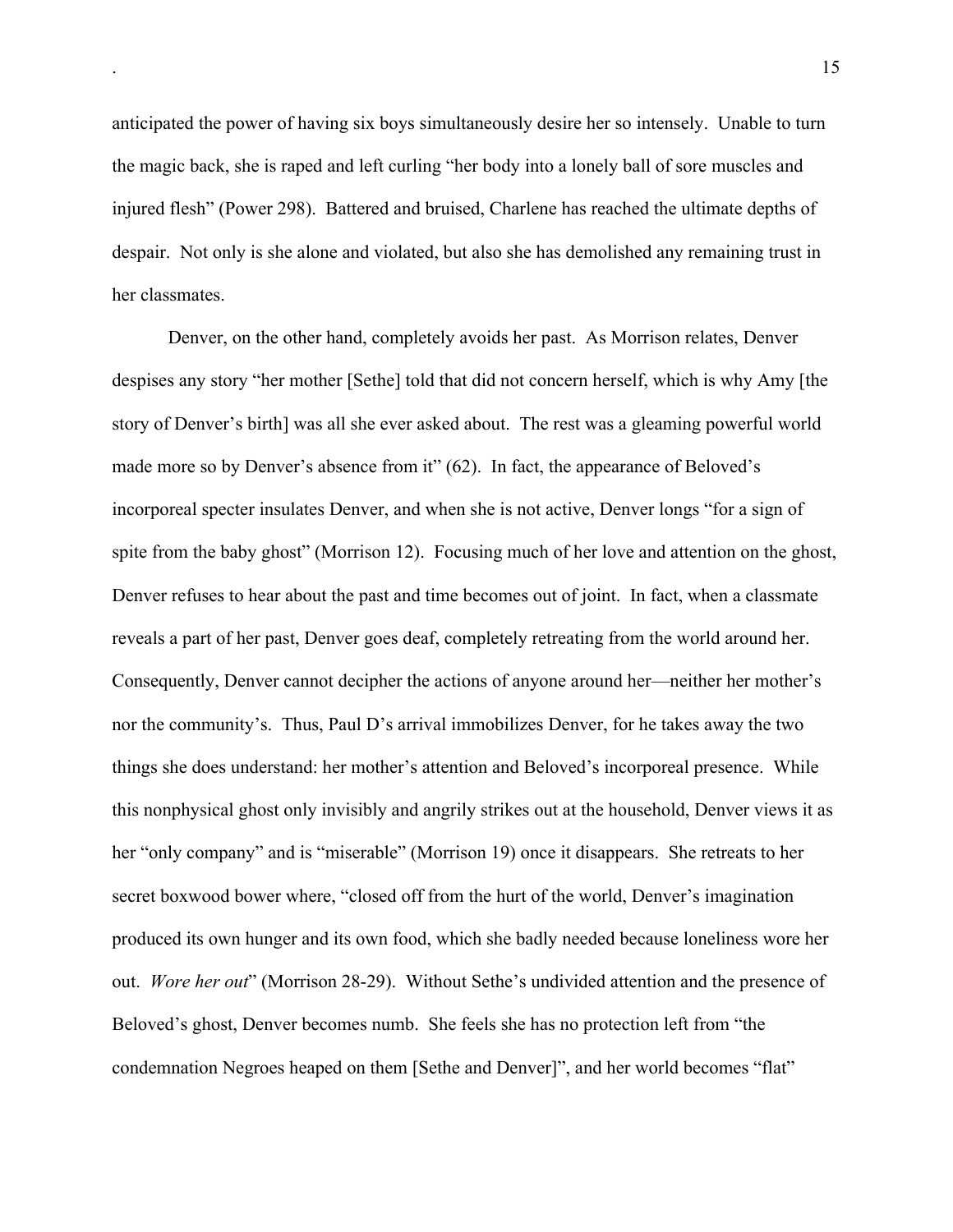(Morrison 37). For Denver, her only "solace" is retreating into her secret bower, hence further into her loneliness and despair. The appearance of Beloved's corporeal manifestations furthers Denver's displaced time. Denver's emotions swing and she becomes manically ecstatic with Beloved and in Beloved's presence. In fact, she fluctuates between this mania and fear, terrified that Beloved will disappear again. With time out of joint, Denver also cannot properly analyze her past and takes the wrong action. When a corporeal manifestation of Beloved returns and tries to choke Sethe, Denver turns her head. While she finds Beloved's action "troubling," it is far more horrifying to think of losing Beloved again. Instead of protecting her mother, Denver only sits by and watches. Thus, Denver permits a new injustice to occur.

Time out of joint, in conjunction with hegemonic oppression, completely paralyzes Carlin, Charlene and Denver. Relegated to "outsider" status, the girls have no avenue for righting present, much less past injustice. Furthermore, without the ghosts, each girl succumbs to hegemonic oppression, unable to navigate the communities from which they are isolated and unable to progress. Consequently, it is magical realism, or the ghosts, that form the bridge between the girls and community. As Redding says, "the ghost is a figure by which we might imagine bridges across difference" (180). Through ghostly guidance, Carlin, Charlene, and Denver finally become a part of a community. This is first seen with Carlin. When she receives Gus's black trenchcoat after his death, she puts in on and "[i]nstantly, she felt comforted" (Hoffman 140), something she has not felt since before coming to the school. At first, she doesn't recognize Gus's presence, only finding solace in the coat's damp wool—a wool that should have been long dried. Carlin feels the coat cloaks her in silence, protecting her from the rest of the world. It is Gus's ghost that saves her from the desensitization occurring because of her oppression, forcing her to think about both her actions and those of the people around her.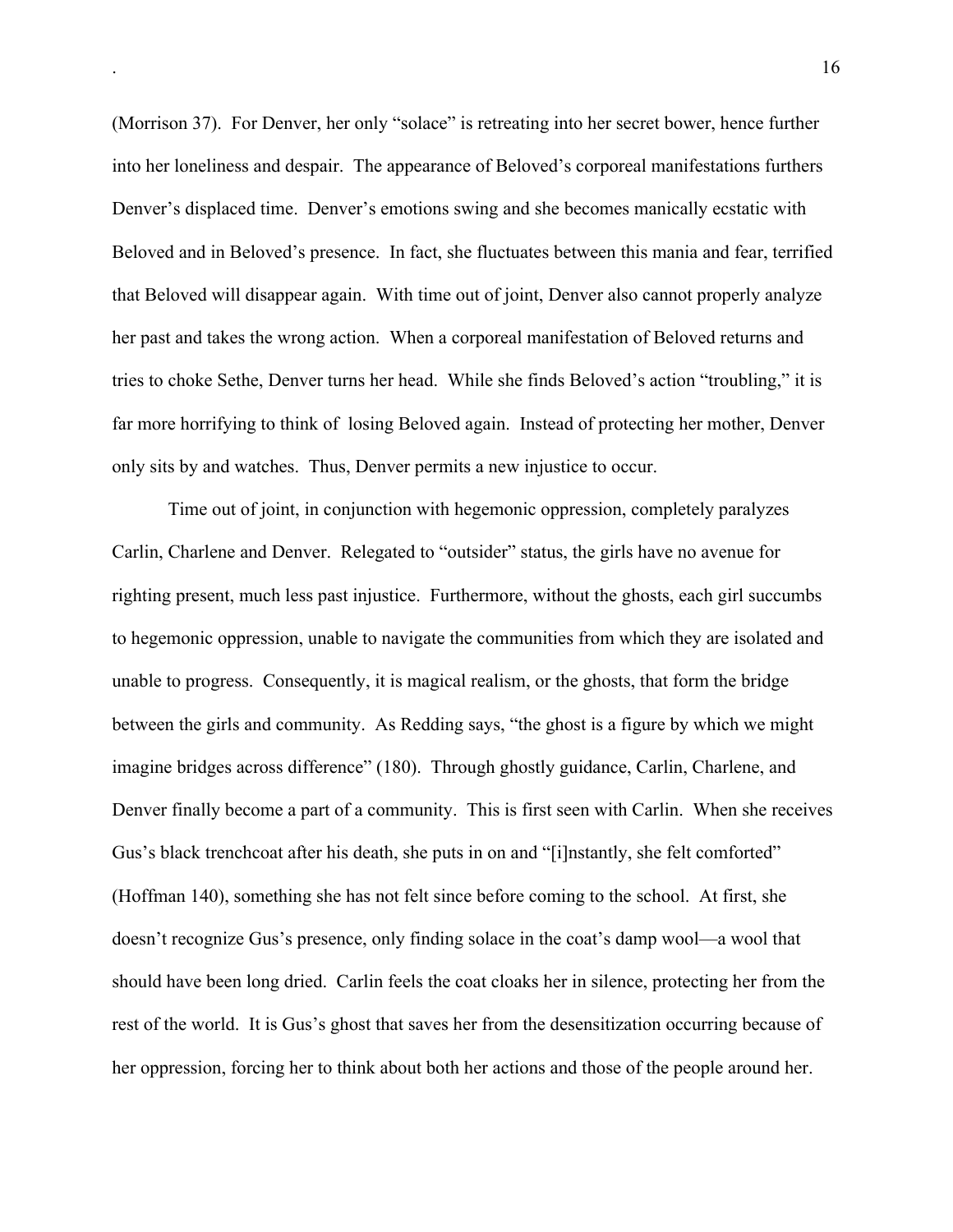Every time Gus approves of what she is doing, minnows appear. When he disapproves, stones appear. Minnows appear whenever she is near Sean Byers, the only person besides herself to befriend Gus. As the two form a friendship, more and more minnows appear. During one of their nightly swims, Carlin suddenly finds her pulse "going crazy," and that "[i]t was lovely to be in the dark, alone, yet not alone" (Hoffman 236). For the first time since Gus's death, Carlin feels both happy and comfortable with someone else. It is at this point that the minnows stream through the pool. Through his guidance, Gus has nudged Carlin into a friendship and closer to community belonging.<sup>20</sup> As she becomes more comfortable in and with the community around her, Gus's presence slowly diminishes. In the end, Carlin becomes so in tune with the society around her that when she swims in the river, even "[t]he fish had grown used to her, and they swam along beside her, all the way home" (Hoffman 324). The fact that she considers Haddan home indicates her adjustment to and involvement in the community. It is at this point that Gus's ghost disappears; Carlin no longer feels or needs his presence.

After the emergence of Red Dress, the ghost of Charlene's ancestor, Charlene finds a power within herself she never knew she had. Previously, she was unable to stand up to her grandmother. After her encounter with Red Dress, Charlene not only denies Mercury her company, but also she mounts the stairs to her room "[w]ith sudden boldness" (Power 300). This is an amazing turnaround for Charlene. Always an outsider, Red Dress not only provides the key for Charlene's acceptance into a community, but also a new, loving community. Magically, Charlene finds a news article in her desk; an article that has no source. Reading it, Charlene makes the startling discovery that her parents are still alive. Charlene finds herself "ready for pure action" (Power 304). She tracks down their phone number and calls from her school guidance counselor's office, despite knowing the wrath this would incur in Mercury.<sup>21</sup>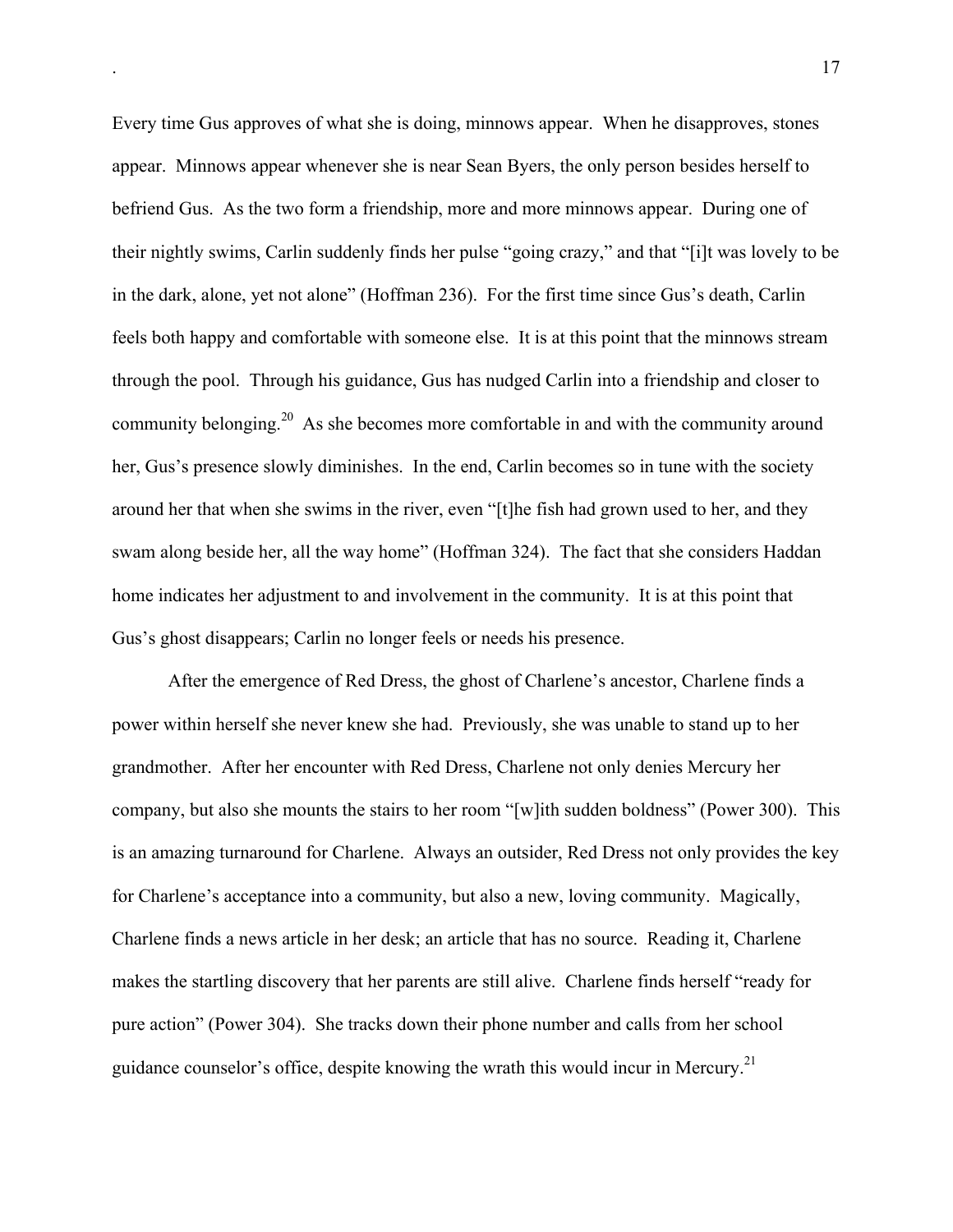Furthermore, she finds acceptance within her original community, for several members come to understand and sympathize with her, putting her up for the night so she can avoid Mercury and taking her to the bus stop in the morning. Leaving the reservation the next day, Charlene feels a happiness she has never experienced before.

Similarly, Denver feels an immediate comfort and affinity for Beloved when Beloved's ghost appears. As soon as she hears Beloved's name, "she [Denver] was shaking. She looked at this sleeping beauty and wanted more" (Morrison 53). Denver instantly develops a purpose, something she had lacked before. She diligently administers to the ailing Beloved, giving both new life. Denver even develops a "passion" (Morrison 54), something long eradicated from her being before Beloved's emergence. Unlike the previous works, however, the guidance Denver receives from Beloved is inadvertent.<sup>22</sup> Beloved does not intentionally help Denver, but rather it is her selfish actions that provide guidance. At first, of course, Denver is enthralled with Beloved. However, once Sethe sees Beloved's scar under her chin and realizes she is her daughter, Denver is completely cut out. She is no longer included in the games they play, and "[e]ven the song that she used to sing to Denver she sang for Beloved alone" (Morrison 240). $^{23}$ It is not until things until Beloved has almost completely sucked the life out of Sethe that Denver finally wakes up.<sup>24</sup> Furthermore, Denver is faced with a choice: Sethe or Beloved, for it is obvious that only one can survive.

Through Beloved's possessiveness, Denver is forced out into her community. Visiting her former school teacher, Miss Lady Jones, she asks for help. With this step, we also see Denver's integration into her community. Neighbors begin leaving baskets of food for the family. Where before they had cut her family out, now they begin caring "whether she ate" and taking pleasure "in her soft 'Thank you'" (Morrison 250). They respect the fact that Denver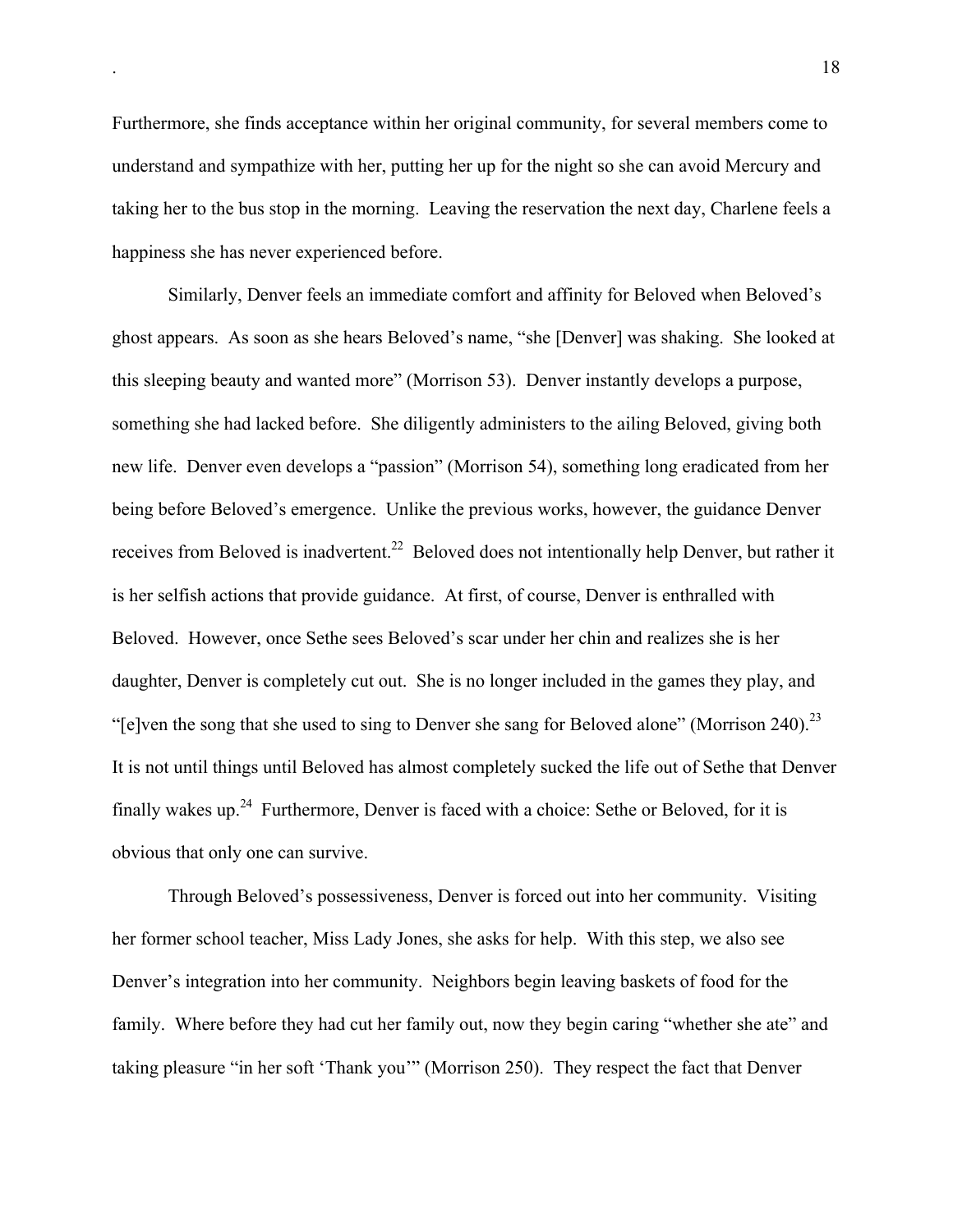"stepped out the door, asked for the help she needed and wanted work" (Morrison 256). In forcing Denver out into the world, Beloved paves the way for her acceptance into the community. Furthermore, Denver's actions also pull the community together, and they rally around both Denver and Sethe. Recognizing Beloved's presence as an "invasion," the women come together at the family's home, driving Beloved away. Here, Denver takes charge. Sethe, believing a local man is the slave master coming to take Beloved away, attacks him with an ice pick. Denver is "the first one to wrestle her mother down. Before anybody knew what the devil was going on" (Morrison 266). Through her selfless actions, not only does Denver become a part of the community that shunned her, but also Beloved disappears forever.

## Unraveling Inheritance

As we will see, this ghostly guidance helps each girl sort through their convoluted inheritances. According to Derrida, "[a]n inheritance is never gathered together, it is never one with itself. Its presumed unity, if there is one, can consist only in the injunction to reaffirm by choosing. 'One must' means one must filter, sift, criticize, one must sort out several different possibilities that inhabit the same injunction" (16). For Derrida, the specter represents history and inheritance, and it is not until we wrestle with the ghosts that we can come to a full understanding of our inheritance and what that inheritance means to us as individuals. As Derrida says, the "specter demands that one take its times and history into consideration, the singularity of its temporality or of its historicity" (101). Given that each girl stands outside hegemony, on the margins of the margins, their understanding and knowledge of their inheritance is fragmented. As they do not understand why hegemony isolates and oppreses them,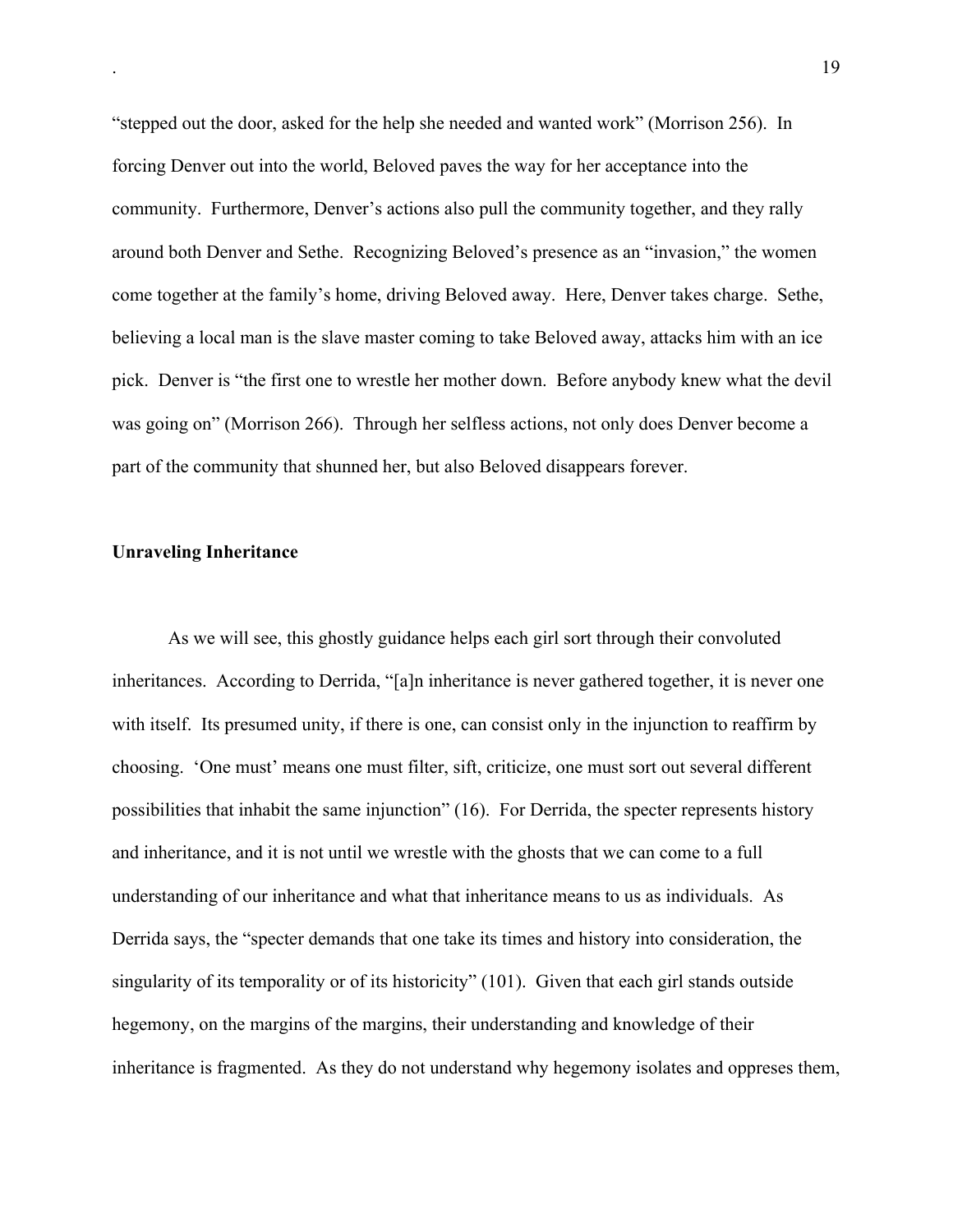they also do not have full access to or understanding of their inheritance. What little they have managed to piece together is not to give them a full picture. Consequently, basing their identities on what little they do know, they form negative, self-deprecating identities. It is only through the ghosts that girls finally come to sort through and understand what their inheritance is, as we will see.

First, we will see how the ghosts help each girl sort through and understand their inheritance. Furthermore, we will also examine how comprehending the past allows Carlin, Charlene, and Denver to renegotiate not only their identities, but also previous ideologies surrounding their sense of self. For Carlin, Gus's stones and minnows provide the key to unraveling her inheritance and its relationship to her identity. Whenever she is with Harry, "she would discover a stone in the pocket of Gus's coat. . . .The floor of Carlin's closet was now covered by a collection of such stones" (Hoffman 226). Carlin begins to recognize Gus's guidance, feeling his "disapproval whenever she was with Harry" (Hoffman 195). Given her community's view of women and Carlin's belief that her poverty makes her a lower class citizen, Carlin was delighted when Harry, the most popular and handsome boy at school, began paying attention to her. Her low sense of self worth makes her unable to see Harry for the "monster" Gus says he is.<sup>25</sup> Consequently, she quickly and unquestioningly begins dating him, finding conditional (on the condition that she dates Harry) popularity, acceptance, and love. It is only after the Gus's ghostly guidance that she begins to suspect Harry's motives and true personality. This is compounded when, a few nights after Gus's death, she stumbles across all his dormmates in a secret meeting in the woods. When Carlin startles them and sees their expressionless faces, she feels fear, for "the way they were staring brought to mind the bands of wild dogs that roamed the woods in Florida. . . .*They could hurt me if they wanted to*" (Hoffman 144). As Carlin begins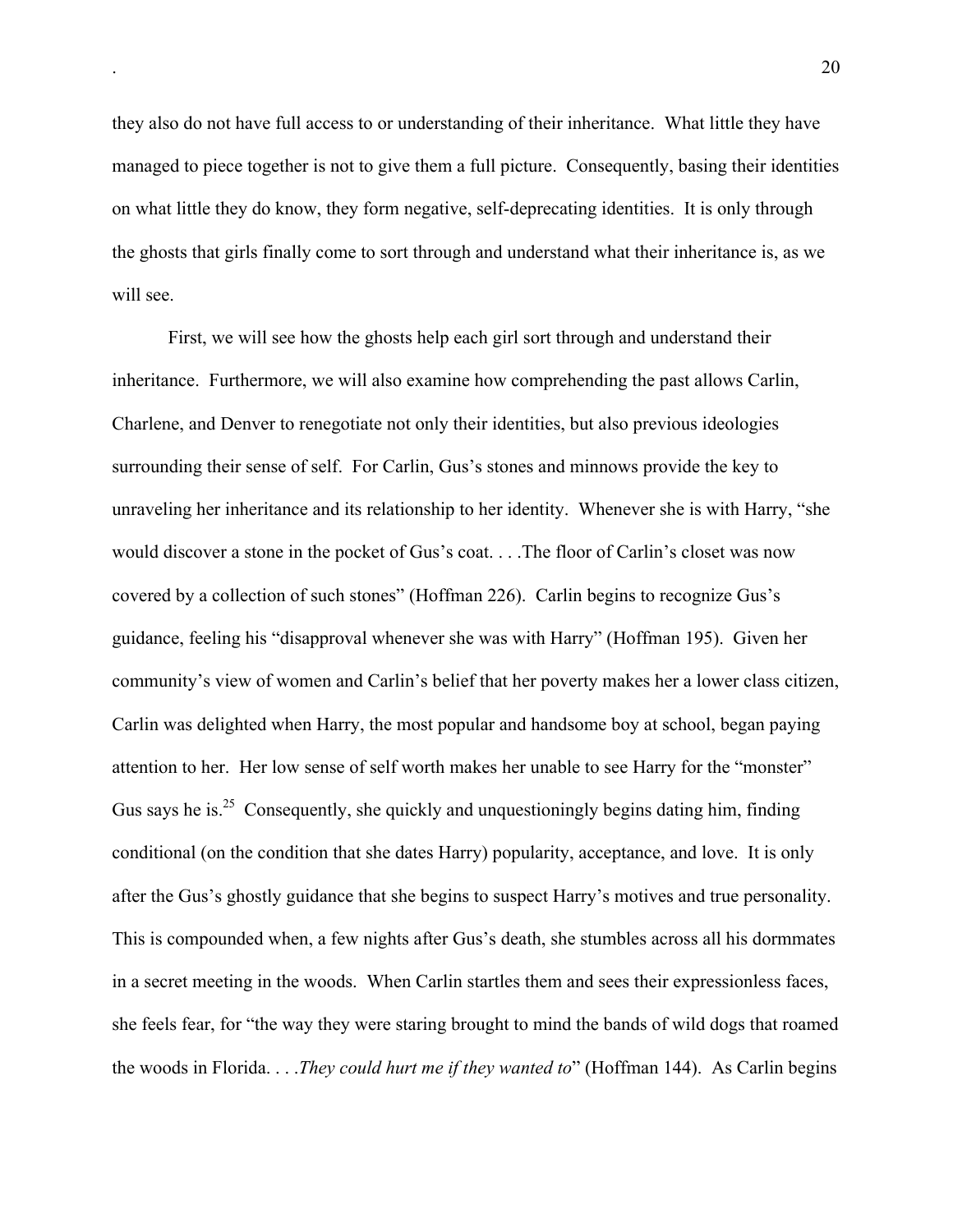to understand the specter's actions, her mistake, blindly and trustingly loving Harry, also begins to dawn on her.<sup>26</sup> Through Gus's guidance, Carlin finally starts sifting through her inheritance, one entrenched in views of women as devalued and of socioeconomic status as defining self worth. She realizes that these views have tainted her perceptions of herself, allowing her to be sucked into a harmful relationship. She comes to understand that it is because of her own selfdeprecating sense of self that she became enamored of Harry in the first place, as well as how her inheritance influenced her ideology about self worth and identity.

However it takes a little more ghostly pushing before Carlin fully explores inheritance, identity and ideology. Given her experiences with Harry, she is terrified to find herself falling in love with Sean, despite the minnows that appear whenever she is near him. Afraid of being vulnerable and exposed, she assumes that all relationships portend disaster and pulls away from him. Furthermore, she denigrates herself, "disgusted with herself for having been with Harry, as though she'd been contaminated somehow" (Hoffman 248). She has no faith in herself, much less others, therefore pushes Sean away. Consequently, Carlin becomes even more withdrawn and isolated than before, feeling "[a]ll the world out there was liquid, all of it enough to pull her down" (Hoffman 298). Instead of facing her fears, she runs back to Florida and the life she so desperately wanted to escape. She settles into a rote life, hanging out with childhood friends, drinking beer, and watching TV. Through her despair, she not only "settles" for the same life she once denounced, but also completely loses what little sense of self worth she had. When her friend, Johnny, praises her intelligence, she jumps on him, denying who she really is. When he addresses this, she replies, "'I don't know what I am. . . .I have no idea'" (Hoffman 320). Again, it is Gus's guidance that allows her to completely sort through her inheritance. Once she begins seeing the stones, she becomes more aware of the people around her. She is surprised when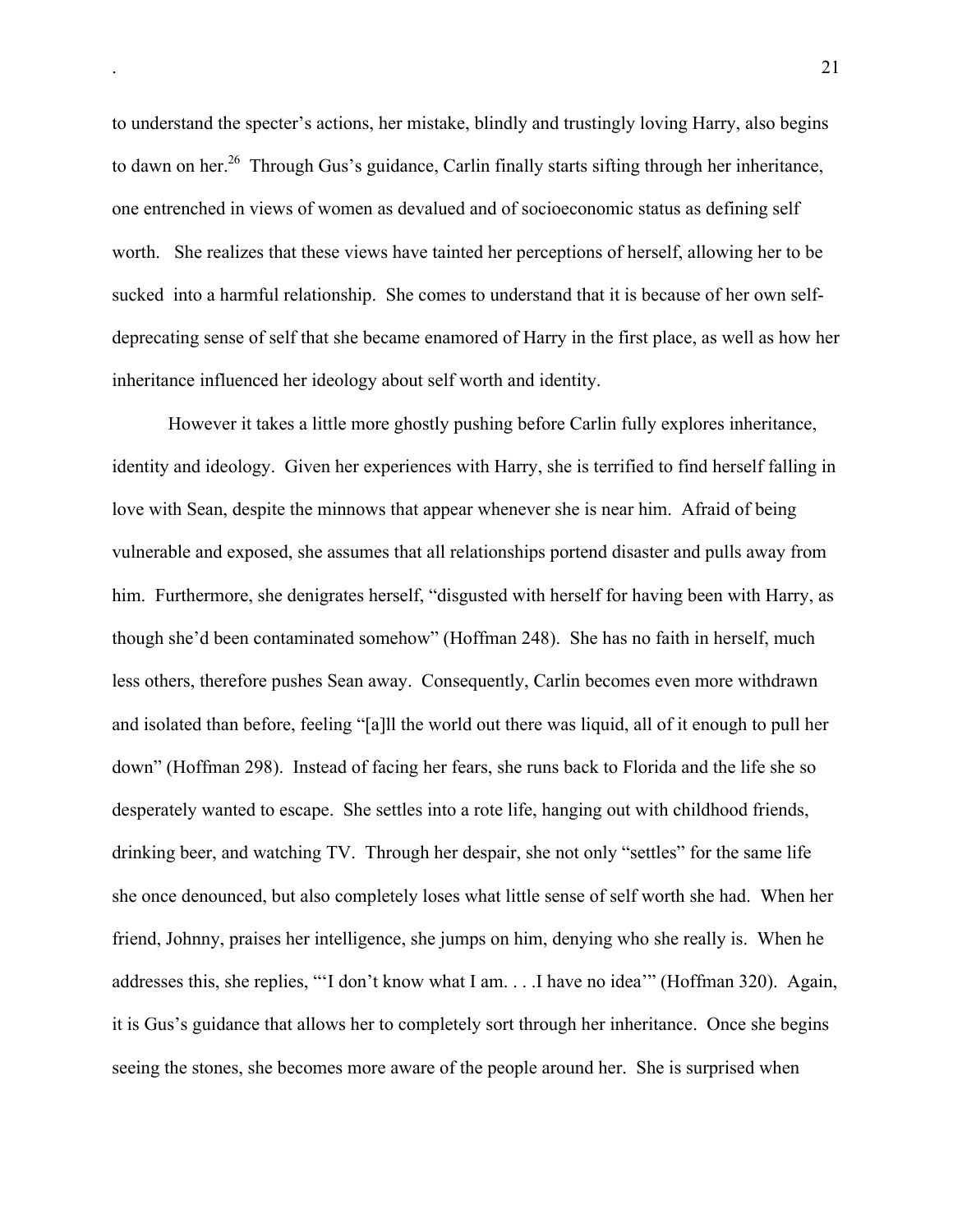former classmates discover that "[p]eople were nice to . . . [her] and several girls she'd known in grade school came over to tell her how great she looked, in spite of the haircut. Lindsay Hull, who had never included Carlin in anything, went so far as to invite her to the movies on Saturday with a group that went to the mall together on a weekly basis" (Hoffman 320). Suddenly, Carlin realizes that she has misjudged both her community and her inheritance. With Gus's help, she realizes her potential and capabilities as a strong and independent woman. As she watches the New England weather on T.V., she knows that not only will she return to Haddan, but also that she will succeed, and she happily embraces a new life and a new ideology about her own self worth.

Given that neither the community nor Mercury relates any information to Charlene about her past, Charlene has no clue as to why she is isolated and oppressed, other than the community fears and despises Mercury's magic. Consequently, she not only believes Mercury makes her an outsider, but also develops the ideology that there also is a lack that lies within her. This, in turn, leads to her self-deprecation and eventual rape. Thus, when Charlene does receive ghostly guidance, it is very abrupt. While still at the abandoned house where she was assaulted, Charlene realizes "*I'm not alone*" (Power 298). It is here she sees the ghost of her ancestor, Red Dress. Red Dress very bluntly tells her, "'I'm going to say this only once, so you better sober up and listen. . . .You misused the medicine because you have a bad example. If you are selfish with it, someday it will be selfish with you. We do not own the power, we aren't supposed to direct it ourselves. Give it up if you don't understand my meaning. Put the medicine behind you'" (Power 299). Red Dress's words strike Charlene. For the first time in Charlene's life, someone has exposed her grandmother for what she truly is. Understanding her inheritance fully, she knows the magic must only be used for good. Abusing the magic, as Mercury does,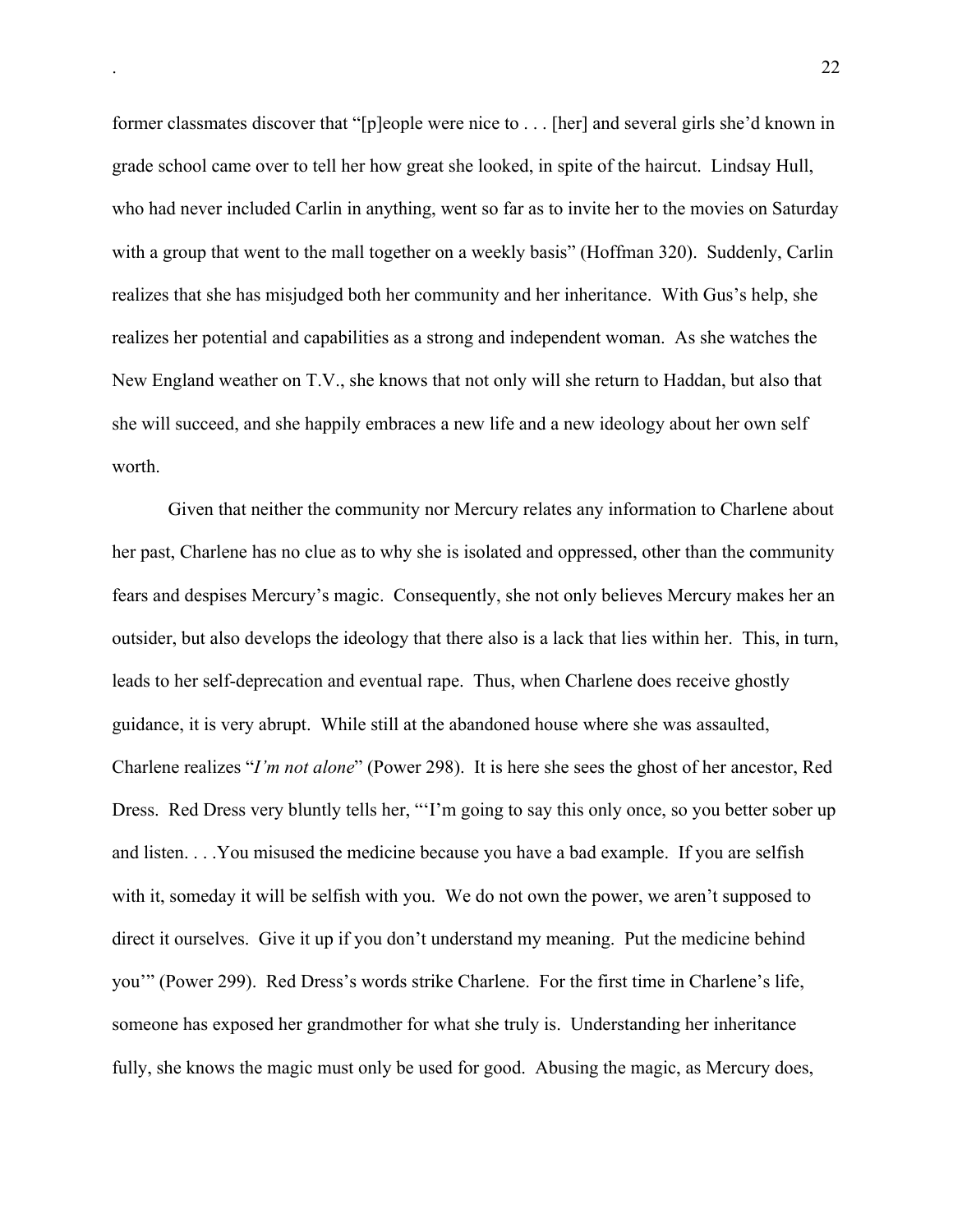will only lead to devastation and despair. Red Dress's words provide the guidance Charlene needs to change both herself and her path. Taking the words to heart, Charlene finally seizes control of her life. She now understands that if she wants to attain the love she desires, she must stand up to her grandmother, must become her own person. With this guidance, Charlene is emboldened, and does not hesitate to contact her parents once she finds the news article. Again, we see Charlene reevaluating her inheritance once she finds her parents. As she puts the pieces together, she finds that she is not alone, that she can find love and affection with no strings attached and that she is not the worthless individual she had perceived herself to be. For Charlene, understanding her inheritance also means abandoning what was passed down from Mercury for something new—an inheritance from loving, selfless parents.

While on the bus taking her to her parents, Charlene receives one last bit of ghostly guidance. Charlene is "startled to find the roof of the bus gone, sliced away" (Power 309). Peering outside the open bus, Charlene again sees Pumpkin, dancing alongside. She sees the birds, once again, emerge from Pumpkin's mouth. She flinches, waiting for them to die. However, this time "the birds . . . darted away. . . .Quickly, easily, the birds flew past her teeth. . . .Charlene coughed, but the birds coasted down her throat" (Power 309-10). Here, Charlene is finally liberated. Given that the birds come out of Pumpkin's mouth, that birds are renowned for their song and that they easily glide down Charlene's throat, it is as if she is finally given a voice. Furthermore, the fact that they come from Pumpkin indicates Charlene's need to forgive herself. Thus, Charlene finally can fully evaluate her inheritance. Away from her grandmother, Charlene comes to peace with herself and abandons the selfishness that surrounded both her and her grandmother. With this last vision, Charlene quits blaming herself for Pumpkins death and understands "*It wasn't your fault. . . .These things happen. There was nothing you could do*"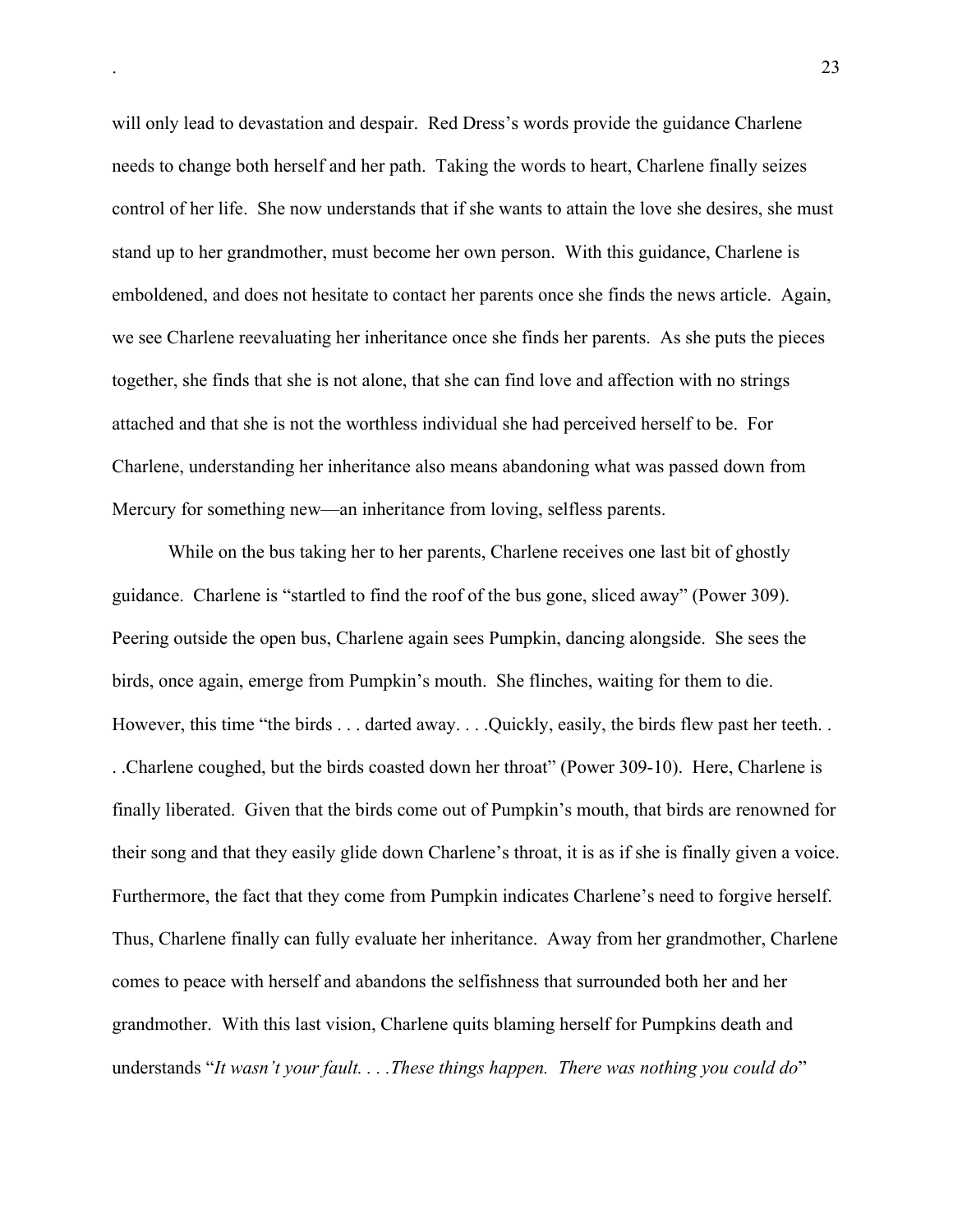(Power 310). Through the ghostly guidance, Charlene is empowered. She transforms from the scared, lonely girl who uses magic in the same, selfish way as her grandmother into a woman who understands love is given, not taken and who can finally accepts herself. With these realizations, Charlene "laughed, the relief lifting her out of her seat. She danced up and down the aisle, from one end of the bus to the other. She swallowed the birds and heard them sing, *It wasn't your fault*" (Power 310). The road that lies ahead is now full of hope as her grandmother diminishes into the distance.

Beloved's consumptive possession is what guides Denver, forcing her to address her inheritance. Whereas before, Denver retreated into her own world of selfish need, she is now faced with Beloved's even greater, unhealthy desire. In fact, Beloved immediately stakes her claim on Sethe, unable to "take her eyes off Sethe. Stopping to shake the damper, or snapping sticks for kindling, Sethe was licked, tasted, eaten by Beloved's eyes. Like a familiar, she hovered, never leaving the room Sethe was in unless required or told to" (Morrison 57). When Denver tries to stake her own claim on Beloved, Beloved tells her "'She [Sethe] is the one. She is the one I need. You can go but she is the one I have to have'" (Morrison 76). It becomes increasingly apparent that Beloved needs the same, unconditional love from Sethe that Denver craves from Beloved. However, Beloved also needs more; she needs Sethe to pay for what she did. Beloved becomes a vampire.<sup>27</sup> Beloved cannot get enough of Sethe, and her desire becomes consuming. Sethe devotes all her time and energy to Beloved. When she loses her job, she doesn't even bother to search for a new one. Instead, "Sethe played all the harder with Beloved, who never got enough of anything: lullabies, new stitches, the bottom of the cake bowl, the top of the milk" (Morrison 240). When there is little food left, Beloved gets it all. Thus, as she grows fatter, Sethe becomes thin and frail, as if Beloved is feeding on everything Sethe has.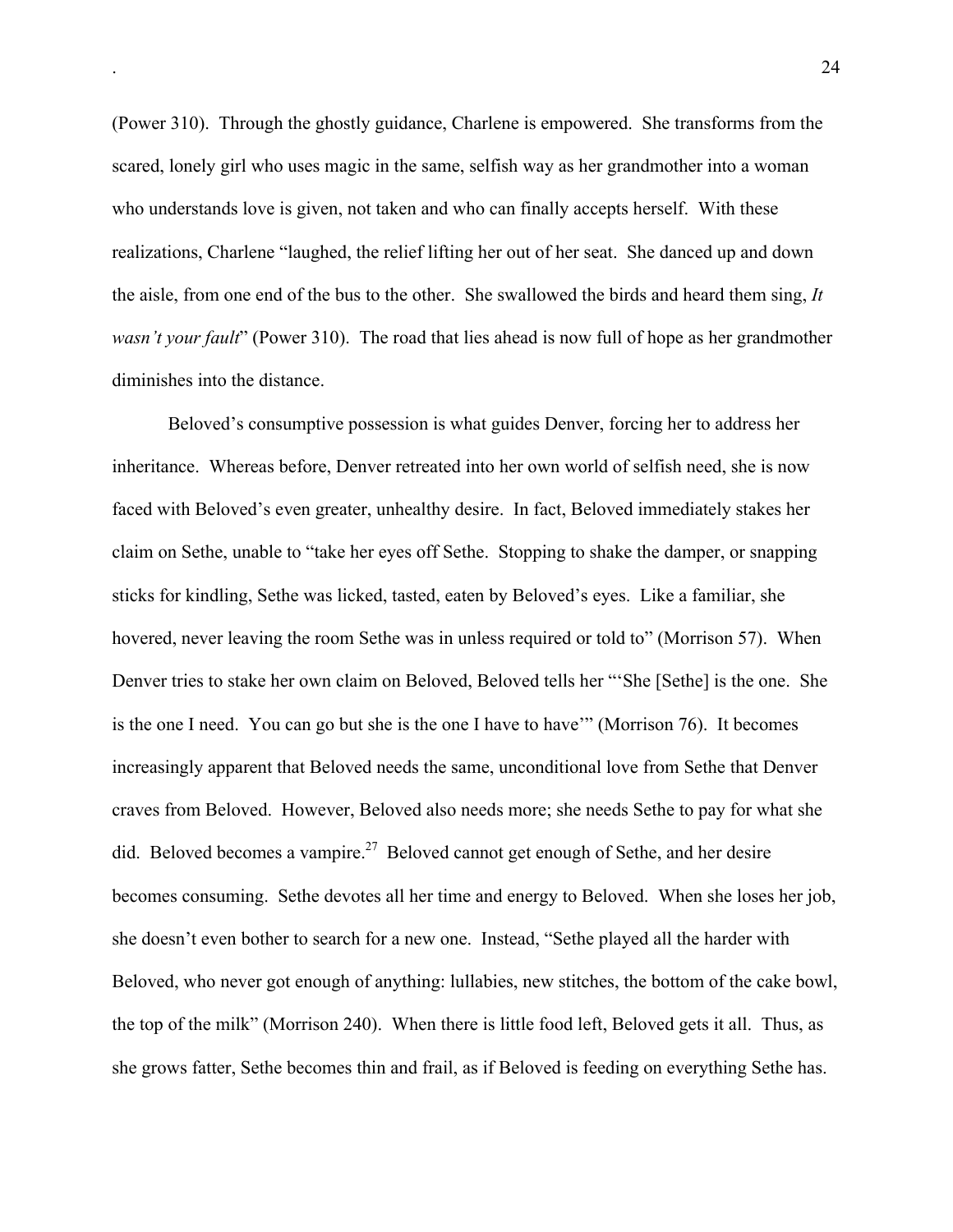Beloved's possessiveness and demand for love moves beyond even Denver's to the point where there is no satisfying her, and it threatens Sethe's very existence.

Therefore, Beloved forces Denver to sift through her inheritance. Denver must decide whose actions are worse: Denver's past or Beloved's present actions. Whereas before, she always chose Beloved, now Denver chooses Sethe. She now realizes that Sethe's actions were motivated by love, whereas Beloved's are based solely on revenge. As painful as her inheritance is, Denver finally stops seeing Sethe as the monster and understands how lonely her world would be without Sethe. Thus, Denver is forced to take action. Realizing she must seek outside help, Denver "stood on the porch of 124 ready to be swallowed up in the world beyond the edge of the porch. . . .Out there where there were places in which things so bad had happened that when you went near them it would happen again" (Morrison 243-44). Denver's ideology mirrors that of Sethe's: that the outside world is fearful and that danger lurks at every corner. However, Denver finally faces her fears, something she would not have done had it not been for Beloved. She soon finds that what had terrified her, what she had found overwhelming, is actually very "small." As Denver progresses through the neighborhood, her confidence grows. Denver becomes self-assured in a way she had never been before. Emboldened, she picks her way through the Cincinnati streets, finding a job through which she can support Sethe and Beloved. As Denver comes to understand her inheritance, her self-confidence and self-reliance continue to grow. She even applies for a second job and goes back to school, with plans to attend college. Completely transformed, Denver not only comes to realize her own self-worth and capabilities, but she also comes to understand her inheritance. Realizing how family, community, and self all are tied to the same violent history, and how that history must be navigated before the self is empowered, the fearful, lonely child in Denver disappears forever.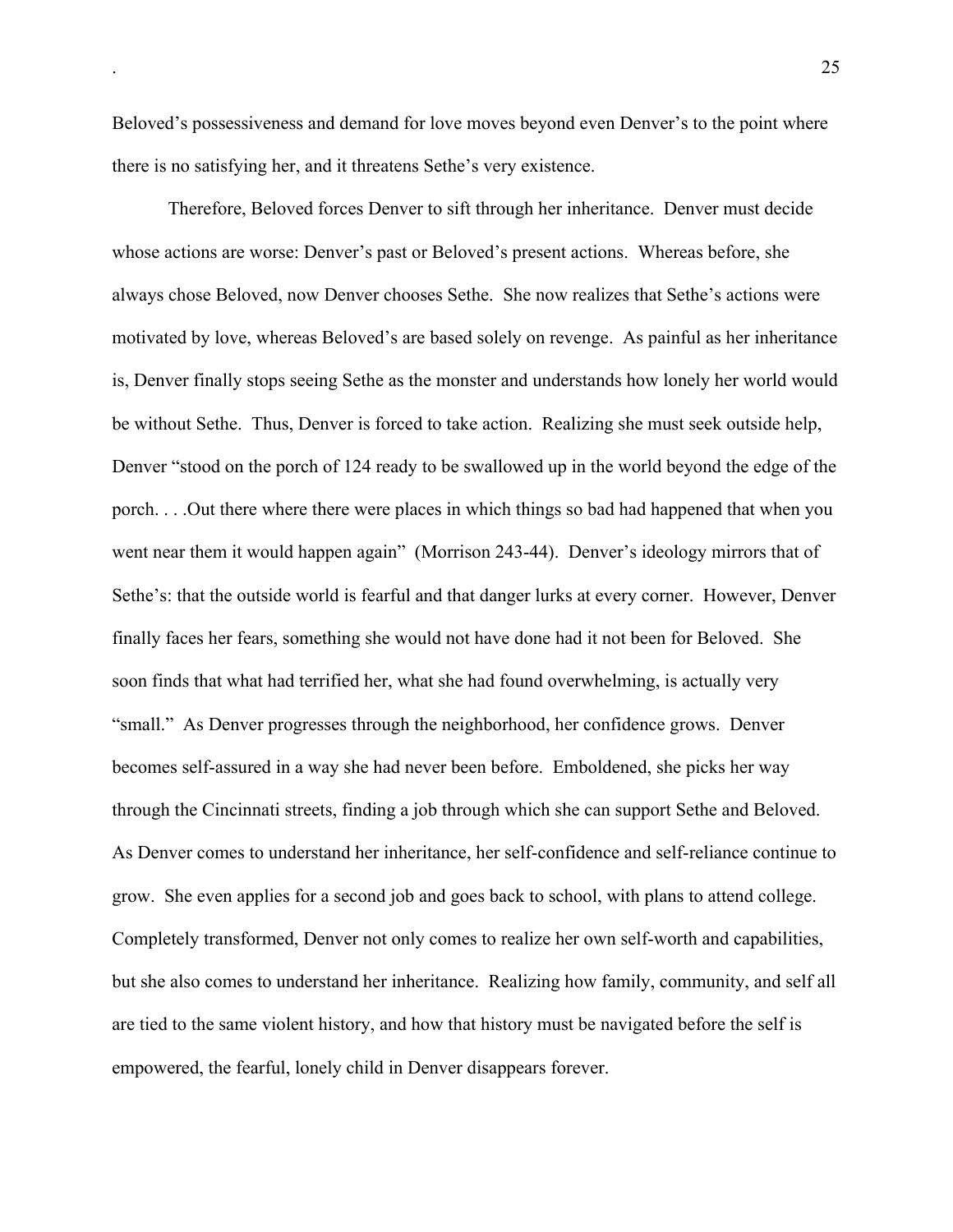In the end, it is only through the ghostly guidance that Carlin, Charlene, and Denver come to reassess both their own self views, as well as their ideological outlooks on life. Previously, their ideologies revolved around their own lack, which, in turn, paralyzed each girl, keeping them from exploring their full potential and realizing their own value Through the spectral, each girl comes to realize her own self worth, something hegemonic oppression had previously obscured. Interceding, the ghosts provide the necessary bridge between character and community, allowing each character entrance into their community, while also helping them shift their ideological perspectives of self and the world around them. Setting aside the negative view of self they had developed, each girl finally grows as an individual. Following the guidance, Carlin, Charlene, and Denver are finally able to take charge of their lives. Carlin returns to school, knowing she can and will succeed. Charlene abandons the reservation and seeks the love and comfort her parents offer, and Denver finds the outside world is not as scary as she thought, delighting in her future work and education options. Furthermore, they also sort through their mottled inheritance. In doing so, not only do they come to an understanding about their community, but also about themselves. Each girl comes to realize how community aids in their development as an individual. Furthermore, Carlin, Charlene, and Denver see how their inheritance influences their lives, and it is not until they navigate that inheritance that they understand the world around them. Thus, magical realism helps them set aside their fears, and each girl is empowered and strengthened through their ghostly encounters. As Derrida says of ghosts, they are the "untimely specters that one must not chase away but sort out, critique, keep close by, and allow to come back" (87). This is exactly what the three girls do, and, in doing so they open themselves up to new worlds and possibilities, overcoming the stifling fears that kept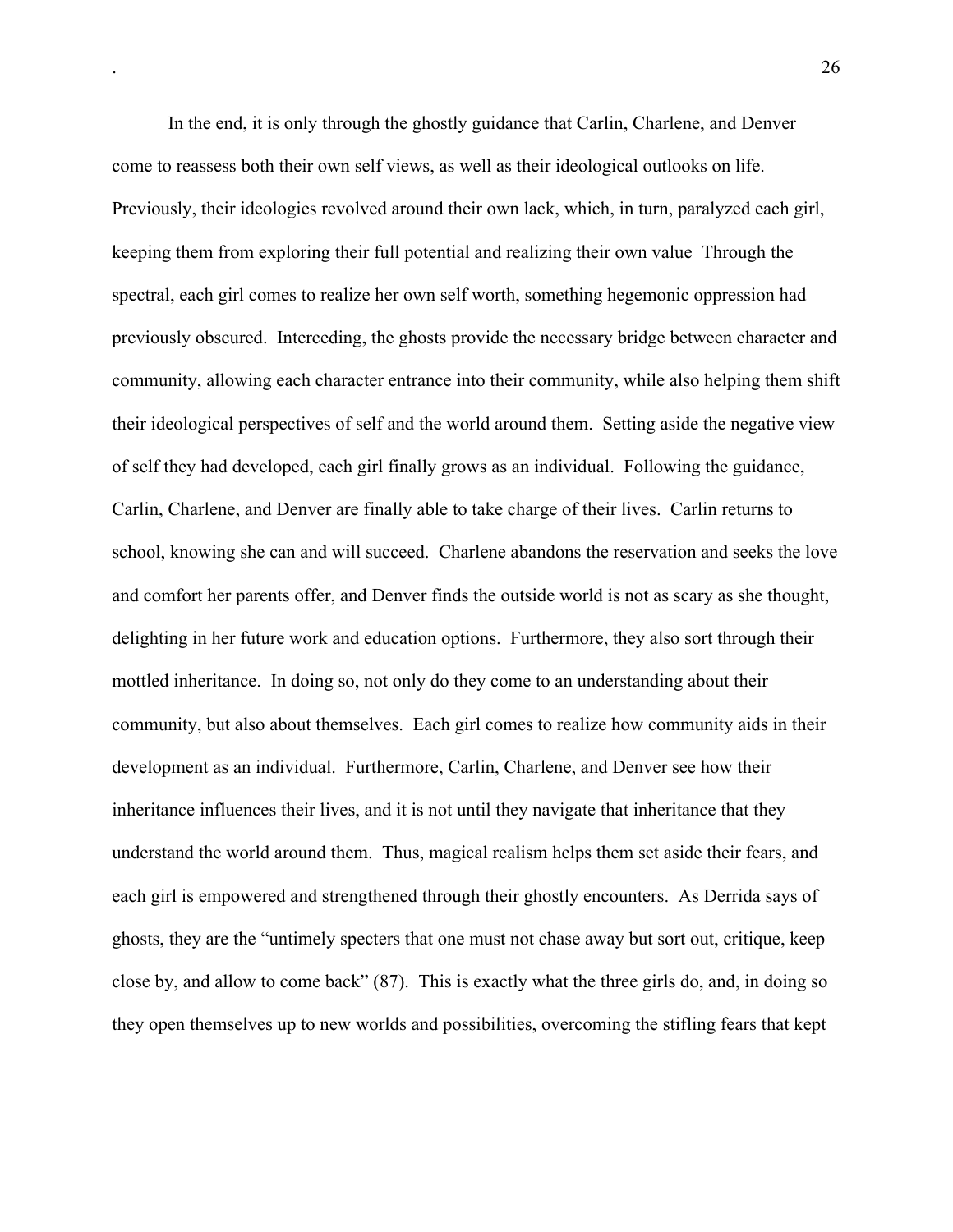them rooted in a stagnating perception of the world. Through magical realism, we see Carlin,

Charlene, and Denver emerge as strong, self-assured women in charge of their own destinies.

<sup>7</sup> Neil Wright talks more of this in his article. Similarly, Roland Walter notes that Power "uses the dual character of magical realism – the harmonious intertwinement of the natural and supernatural categories of reality – as a means of resistance to internal colonization and the resulting disruptions of psyche, memory, and identity" (68). Additionally, Margara Averbach looks more generally at Native American myth, belief, and history in her article "Technology, 'Magic,' and Resistance in Native American Women's Writing."

<sup>8</sup> Deborah Horvitz writes about the role of memory and history in "Nameless Ghosts: Possession and Dispossession in *Beloved*, while Kristin Boudreau's article "Pain and the Unmaking of Self in Toni Morrison's *Beloved*" looks at the history of violence and the role of pain in constructing the self, to name just a few of the many examining Morrison's *Beloved*.

 For more on Redding's analysis, see his article. Additionally, Cynthia Dobbs' "Toni Morrsion's *Beloved*: Bodies Returned, Modernism Revisited, Jan Furman's "Sethe's Re-memories: The Covert Return of What is Best Forgotten," Eusebio L. Rodrigues's "The Telling of *Beloved*," and Karla F. C. Holloway's "Beloved: A Spiritual" all discuss *Beloved's* use of African, oral tradition and "rememory" as part of the healing process.

<sup>10</sup> Speaking generally of African American and Native American magical realist works, Walter says they are linked to "world view[s] deeply steeped in the myths and legends of cultures with a ritualistic-religious foundation" (64). Similarly, Wright looks specifically at "the weaving of many ancestral stories and legends into a true narrative whole" (39) in *The Grass Dancer*, while Linda Krumholz looks at the role of ritual, the trickster character, and the history of slavery in *Beloved*.

<sup>11</sup> Brogan also writes that "the contemporary American ghost story is  $\dots$  a pan-ethnic phenomenon" (3-4).

<sup>12</sup> Monica McDermott and Frank L. Samson discuss both the practice and problems of white privilege in their article "White Racial and Ethnic Identity in the United States," as do Gregory Jay and Sandra Elaine Jones in "Whiteness Studies and the Multicultural Literature Classroom."

<sup>13</sup> For more on this, see McDermott and Samson's article.

<sup>14</sup> At this point, very little critical attention is given to either Charlene or Denver, yet the affects of ghosts on these characters are crucial to understanding the role ghosts play in each work. Much of *The Grass Dancer's* criticism is devoted to Harley Wind Soldier's visions and ghostly guidance, which Walter sees as a "ritual power" that heals (67-70). Less attention has been given to Charlene Thunder's own evolution through such guidance. Similarly, Krumholz's and Horvitz's essays, as well Elizabeth B. House's "Toni Morrison's Ghost: The Beloved that was not Beloved" are only three of the articles on *Beloved* that focus on Sethe's healing. Redding makes a brief reference to the impact Beloved has on Denver, stating, "*Beloved* is in some sense Denver's coming of age story" (171), but he does not go into anymore detail. Krumholz simply notes, "In her lonely withdrawal from the world, due in part to

 $\frac{1}{1}$ <sup>1</sup> Zamora explores the role of ghosts within magical realist fiction in her article "Ghostly Presences: Magical Realism in Contemporary Fiction of the Americas," as does Arthur Redding in "'Haints': American Ghosts, Ethnic Memory, and Contemporary Fiction."

<sup>&</sup>lt;sup>2</sup> While Carlin is not marginalized because of her race, she is marginalized because of her class. As a member of the white, lower class, she is removed from the dominant, white culture. Carlin is then doubly marginalized through her alienation from her own, lower class community.

<sup>3</sup> As Derrida says, "a specter is always a *revenant*. One cannot control its comings and goings because it *begins by coming back*" (11).

<sup>&</sup>lt;sup>4</sup> Kathleen Brogan also notes that "[g]hosts in contemporary American ethnic literature function similarly: to recreate ethnic identity through an imaginative recuperation of the past and to press this new version of the past into the service of the present" (4).

<sup>&</sup>lt;sup>5</sup> As Brogan says, "the ghosts in stories of cultural hauntings are agents of both cultural memory *and* cultural renewal: the shape-shifting ghost who transmits erased or threatened group memory represents the creative, ongoing process of ethnic redefinition" (12).<br><sup>6</sup> Zamora also writes of this in her article.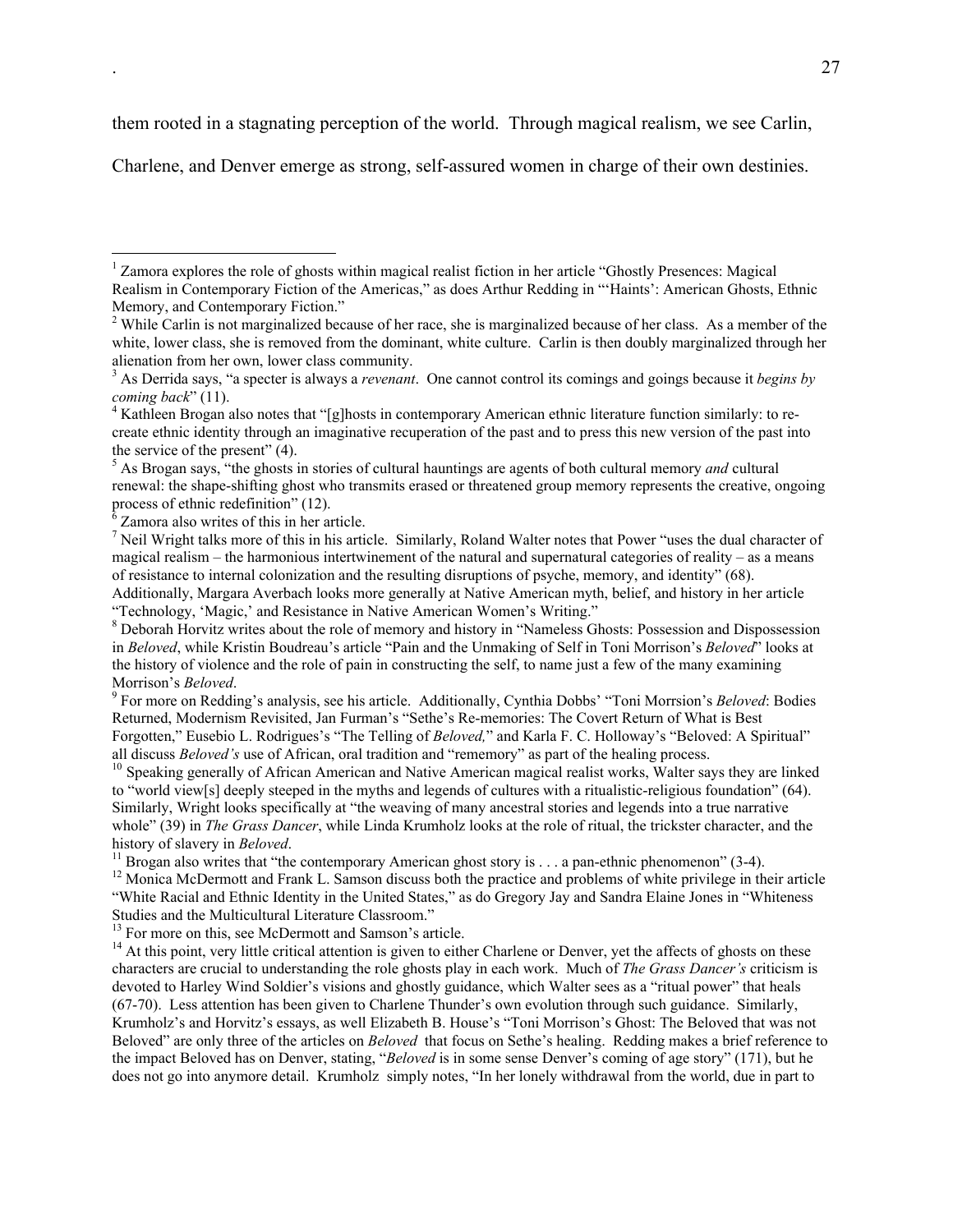Sethe's isolation, Denver is as trapped by Sethe's past as Sethe's inability to find to find psychological freedom as Sethe herself is" (119), but also does not go into any further detail about Beloved's impact on Denver.

<sup>15</sup> Maryanne O'Hara explores this aspect of Alice Hoffman's works, while Walter, Hogan, and Wright explore this in Power's *The Grass Dancer*. Similarly, Linda Krumholz and Carl D. Malmgrem examine this in *Beloved*. <sup>16</sup>

<sup>16</sup> For more on this, see Derrida's chapter "Injunctions of Marx."<br><sup>17</sup> Derrida's chapter "Injunction of Marx" goes into more detail on this subject.

<sup>18</sup> Gus's death occurs when the boys dunk his head in a toilet. They are expecting Gus to struggle before they pull him out, but Gus is knocked unconscious when they push his head in the bowl, and the boys end up drowning him. <sup>19</sup> Never one "to receive valentines," Charlene finds that through the magic, "poetry erupted; her features were

praised, her disposition complimented. It was fun for a few class periods, but eventually it became depressing"

(Power 296).<br><sup>20</sup> Gus's final nudge comes after Carlin has fled home to Florida, convinced that she will never fit into the Haddan School society. Once home, Carlin begins finding black stones everywhere: "on the back porch, in the kitchen sink, beneath her pillows" (Hoffman 322). Carlin also feels Gus's presence wherever she goes, and his coat persistently streams water. Thus, it is through Gus's guidance that Carlin finally decides to return to Haddan.

<sup>21</sup> Ecstatic to have found her parents, she tells her mother "'I know why you did it. We don't have to go through all that. I think I would do the same thing to get away'" (Power 306).

 $22$  There is much debate over Beloved's status as a ghost. Many scholars, such as Dobbs, see Beloved as a conflation of both those lost in the middle passage and of Sethe's dead daughter. Others, such as Martha J. Cutter, do not see Beloved as a ghost, but only as a middle passage survivor. Similarly, Carl D. Malmgren sees the novel as fantastic. In his view, however, the corporeal Beloved who emerges after Paul D chases the ghost from the house is not a ghost, but a woman who has survived the middle passage and escaped her white captors. Details about Beloved do match those of a girl held hostage and sexually abused by white men, match those of a woman surviving the middle passage, as well as match those of Sethe's dead daughter. For example, when Beloved talks of where she came from, she claims it is "'Dark. . . .I'm small in that place. . . .Hot. Nothing to breathe down there and no room to move in'" and there are "'Heaps. A lot of people is down there. Some is dead'" (Morrison 75). These references, as well of others, call to mind descriptions of the middle passage aboard slave ships. When she says such things as there was a white man "in the house I was in. He hurt me" (Morrison 215), Beloved validates the belief that she escaped white captors. Her questions about the diamond earrings Sethe wore for her wedding and singing the song Sethe made up and sang to her children validate her existence as the ghost of Sethe's murdered child. I would agree with Deborah Horvitz, who sees Beloved as an amalgamation of all these aspects. However, for my purposes here, I am looking specifically at Beloved as a ghost.

<sup>23</sup> Sethe also lets Beloved take "the best of everything—first. The best chair, the biggest piece, the prettiest plate, the brightest ribbon for her hair, and the more she took, the more Sethe began to talk, explain, describe how much she had suffered, been through, for her children. . . .None of which made the impression it was supposed to. Beloved accused her of leaving her behind. Of not being nice to her, not smiling at her" (Morrison 241).

<sup>24</sup> As Morrsion writes, "little by little it dawned on Denver that if Sethe didn't wake up one morning and pick up a knife, Beloved might" (Morrison 242).

<sup>25</sup> Harry had "decided he wanted Carlin as soon as he spied her in the doorway to the library one rainy afternoon... .He knew right then that he had to have her, never doubting for a moment that like everything else he had wanted, she'd be his before long" (Hoffman 72). Furthermore, Harry only sees Carlin as another conquest. Having already "ruined" the lives of many of the girls at the school, he is "bored" with "those who persisted in calling him long after his disinterest was evident. . . .primed for a challenge . . . it amused him to wait for Carlin outside the gym"

(Hoffman 73).<br><sup>26</sup> In fact, Carlin now starts avoiding Harry, noticing "the traits Gus had warned her about: the smile that could be turned on and off at will, the selfishness, the certainty that his own needs were at the center of the universe" (Hoffman 195).<br><sup>27</sup> Trudier Harris examines Beloved as demonic and the need to "exorcise" the demonic for peace to occur in her

article "*Beloved*: 'Woman, Thy Name is Demon.'"

## Works Cited

Averbach, Margara. "Technology, 'Magic,' and Resistance in Native American Women's Writing." FEMSPEC. Vol. 2, No. 2 (2001): 7-16.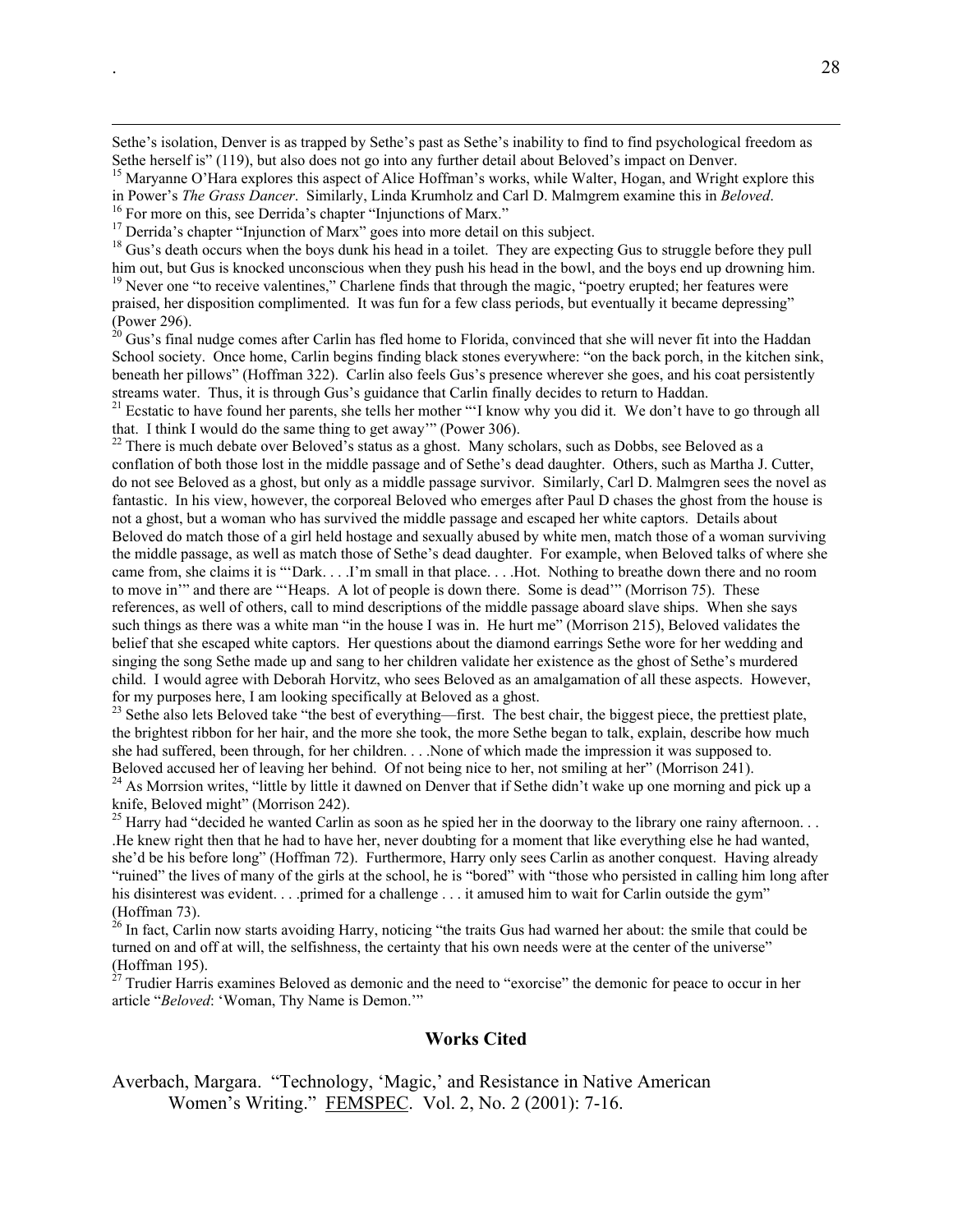Boudreau, Kristin. "Pain and the Unmaking of Self in Toni Morrison's *Beloved*." Contemporary Literature. Vol. 36, No. 3 (Fall 1995): 447-465.

 $\overline{a}$ 

- Brogan, Kathleen. *Cultural Haunting: Ghosts and Ethnicity in Recent American Literature*. Charlottesville, VA: U P of Virginia, 1998.
- Cutter, Martha J. "The Story Must Go On and On: The Fantastic, Narration, and Intertextuality in Toni Morrison's *Beloved* and *Jazz*." *African American Review*. Vol. 34, No. 1 (2000): 61-66.
- Derrida, Jacques. *Specters of Marx: The State of the Debt, the Work of Mourning, & the New International.* Trans. Peggy Kamuf. New York, NY: Routledge, 1994.
- Dobbs, Cynthia. "Toni Morrsion's *Beloved*: Bodies Returned, Modernism Revisited." *African American Review*. Vol. 32, No. 4 (1999): 563-578.
- Furman, Jan. "Sethe's Re-memories: The Covert Return of What is Best Forgotten." *Critical Essays on Toni Morrison's Beloved*. Ed. Barbara H. Solomon. New York, NY: G. K. Hall & Co., 1998: 261-71.
- Holloway, Karla F. C. "Beloved: A Spiritual." *Toni Morrison's Beloved: A Casebook*. Eds. William L. Andrews and Nellie Y. McKay. New York, NY: Oxford U P, 1999. 67- 78.
- Horvitz, Deborah. "Nameless Ghosts: Possession and Dispossession in *Beloved*."*Critical Essays on Toni Morrison's Beloved.* Ed. Barbara H. Solomon. New York, NY: G. K. Hall & Co., 1998. 93-103.
- House, Elizabeth B. "Toni Morrison's Ghost: The Beloved that was not Beloved." *Critical Essays on Toni Morrison's Beloved*. Ed. Barbara H. Solomon. New York, NY: G. K. Hall & Co., 1998: 117-26.
- Jay, Gregory and Sandra Elaine Jones. "Whiteness Studies and the Multicultural Classroom." *Melus: The Journal of Society for the Study of Multi-Ethnic Literature of the United States*. Vol. 30, No. 2 (Summer 2005): 99-121.
- Krumholz, Linda. "The Ghosts of Slavery: Historical Recovery in Toni Morrison's *Beloved*." *Toni Morrison's Beloved: A Casebook*. Eds. William L. Andrews and Nellie Y. McKay. New York, NY: Oxford U P, 1999. 107-125.
- Malmgren, Carl D. "Mixed Genres and the Logic of Slavery in Toni Morrison's *Beloved*." *Critique*. Vol. 336, No. 2 (Winter 1995): 96-106.